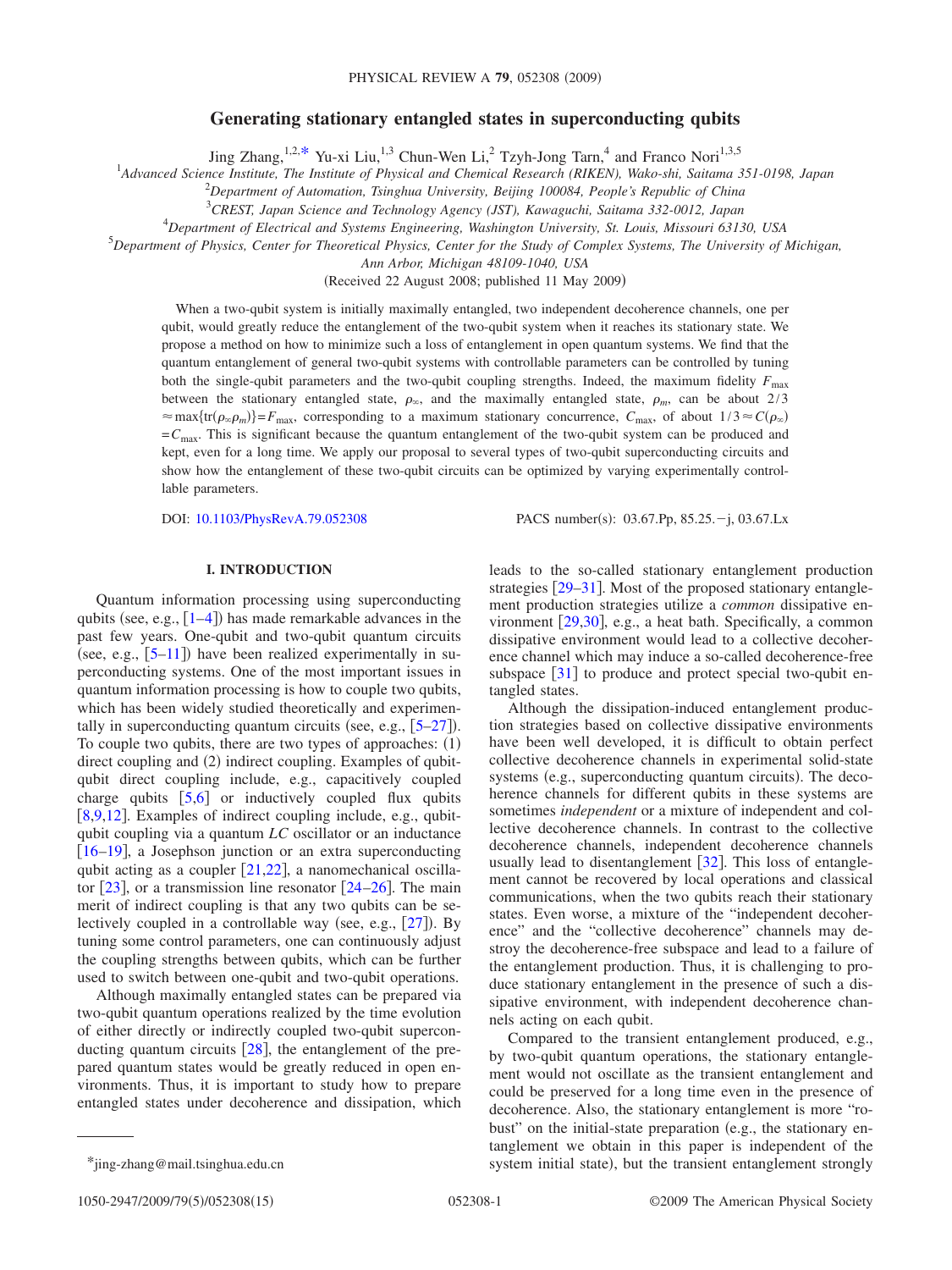depends on the initial states and the time duration of the dynamical evolution. Therefore, the dissipation-induced stationary entanglement is more stable and "robust" than the transient entanglement prepared by the system time evolution with different initial states.

Although the stationary entanglement has many benefits, we would like to raise the following questions: (i) the level of entanglement remaining in an open system that reaches its steady state and (ii) if the stationary entangled state can be used for quantum information processing. In this work, we first study a general theory on two-qubit entanglement when the two-qubit system reaches its steady state. We find that the stationary state of this system includes a component of the maximally entangled state. The weight of this component can be tuned by either single-qubit or two-qubit parameters, by which the maximum fidelity between the maximally entangled state and the stationary state can be achieved. Although the obtained stationary entanglement nay not be high enough to be applied directly to quantum information processing, it could be increased by introducing an additional entanglement-purification process. We further apply our general theory to study several examples of superconducting qubits.

This paper is organized as follows: in Sec.  $\Pi$  we present our main results for general two-qubit systems. The entanglement production for directly and indirectly coupled superconducting qubits via an inductive or a capacitive coupler is presented in Secs. [III](#page-5-0) and [IV.](#page-7-0) In Sec. [V,](#page-8-0) we study the entanglement production in superconducting qubit circuits interacting with controllable squeezed modes in cavities or resonators (e.g., circuit QED). Conclusions and discussions are given in Sec. [VI.](#page-10-0)

#### **II. GENERAL RESULTS**

<span id="page-1-0"></span>We consider two coupled qubits with a general Hamiltonian

<span id="page-1-2"></span>
$$
H_A = \mu_1 [\exp(-i\theta_1)\sigma_+^{(1)}\sigma_+^{(2)} + \exp(i\theta_1)\sigma_-^{(1)}\sigma_-^{(2)}] + \mu_2 [\exp(-i\theta_2)\sigma_+^{(1)}\sigma_-^{(2)} + \exp(i\theta_2)\sigma_-^{(1)}\sigma_+^{(2)}] + \sum_{j=1}^2 \frac{\omega_{aj}}{2} \sigma_z^{(j)},
$$
(1)

where the Planck constant  $\hbar$  is assumed to be 1. Here,  $\sigma_{\pm}^{(j)}$  $=\sigma_x^{(j)} \pm i\sigma_y^{(j)}$ , and  $\sigma_x^{(j)}$ ,  $\sigma_y^{(j)}$ ,  $\sigma_z^{(j)}$  are the ladder and Pauli operators of the *j*th qubit. The frequency of the *j*th qubit is denoted by  $\omega_{aj}$ . The real coefficients  $\mu_1$  (with phase  $\theta_1$ ) and  $\mu_2$ (with phase  $\theta_2$ ) correspond to the  $\sigma_-^{(1)} \sigma_-^{(2)}$  and  $\sigma_-^{(1)} \sigma_+^{(2)}$  coupling strengths, which are assumed to be tunable parameters.

The qubits also interact with uncontrollable degrees of freedom in the environment (see, e.g., Refs.  $[33-35]$  $[33-35]$  $[33-35]$ ). If the two qubits interact independently with their own environments, then, under the Born-Markov approximation  $[36]$  $[36]$  $[36]$ , we can obtain the following master equation:

$$
\dot{\rho} = -i[H_A, \rho] + \sum_{j=1}^{2} \Gamma_1 \mathcal{D}[\sigma_-^{(j)}] \rho + \sum_{j=1}^{2} 2 \Gamma_{\phi} \mathcal{D}[\sigma_z^{(j)}] \rho, \quad (2)
$$

<span id="page-1-1"></span>where the superoperator  $\mathcal{D}[L]\rho$  is defined as

$$
\mathcal{D}[L]\rho = L\rho L^{\dagger} - \frac{1}{2}L^{\dagger}L\rho - \frac{1}{2}\rho L^{\dagger}L,
$$

and  $\Gamma_1$  and  $\Gamma_\phi$  represent the relaxation and pure dephasing rates for each qubit, respectively. In order to simplify our discussions, it is assumed that the two qubits have the same relaxation and pure dephasing rates.

Below, we will use the concurrence  $C(\rho)$ :

$$
C(\rho) = \max\{\lambda_1 - \lambda_2 - \lambda_3 - \lambda_4, 0\},\tag{3}
$$

to quantify the quantum entanglement between the two qubits (see Ref.  $[37]$  $[37]$  $[37]$ ), where the  $\lambda_i$ 's are the square roots of the eigenvalues, in decreasing order, of the matrix

$$
M = \rho(\sigma_{y}^{(1)}\sigma_{y}^{(2)})\rho^*(\sigma_{y}^{(1)}\sigma_{y}^{(2)}),
$$

and  $\rho^*$  is the complex conjugate of the density matrix  $\rho$ .

If the two qubits do not interact with each other, i.e.,  $\mu_1$  $=\mu_2=0$  $=\mu_2=0$  $=\mu_2=0$  in Eq. (2), the stationary state of the two qubits should be the ground state  $\rho_{\infty}^u = |00\rangle\langle00|$  (see, e.g., [[32](#page-14-2)]), where the superscript "u" refers to "uncontrolled" qubit system. Since  $\rho_{\infty}^{\mu} = |00\rangle\langle 00|$  is a separable state, no stationary entanglement is produced even if the initial state is prepared to be a maximally entangled state. However, the following discussions show that the stationary entanglement can be produced by tuning the interaction strength  $\mu_1$  and the single-qubit frequencies  $\omega_{aj}$  in Eq. ([1](#page-1-2)).

# **A.** Strong interaction regime:  $\mu_i \sim 10^{-1}(\omega_{a1} + \omega_{a2})$

<span id="page-1-3"></span>Let us now study the regime where the coupling strengths  $\mu_1$  and  $\mu_2$  are about 1 order of magnitude smaller than the sum of the two single-qubit frequencies:  $\Omega = \omega_{a1} + \omega_{a2}$ , and the phases  $\theta_1, \theta_2$  are both time-independent parameters. For such systems, we have the following results:

The solution  $\rho(t)$  of Eq. ([2](#page-1-1)) tends to a stationary state

$$
\rho_{\infty} = p\rho_m + (1 - p)\rho_s \tag{4}
$$

as a convex combination of a maximally entangled state  $\rho_m$ :

$$
\rho_m = \frac{1}{2} (|00\rangle + e^{i(\theta_1 - \phi)} |11\rangle) (\langle 00| + e^{-i(\theta_1 - \phi)} \langle 11|)
$$

$$
= \frac{1}{2} \begin{pmatrix} 1 & \exp[-i(\theta_1 - \phi)] \\ 0 & 0 \\ \exp[i(\theta_1 - \phi)] & 1 \end{pmatrix}
$$

and a diagonal separable state  $\rho_s$ :

$$
\rho_s = \begin{pmatrix} 1 - 3\beta & & & \\ & \beta & & \\ & & \beta & \\ & & & \beta \end{pmatrix},
$$

where

$$
\beta = \frac{1}{8} \left( 1 - \sqrt{1 - \frac{8\Gamma_2}{\Gamma_1} p^2} \right).
$$

The subscript "*m*" is an abbreviation of "maximally entangled," and the subscript "s" refers to "separable."  $|0\rangle, |1\rangle$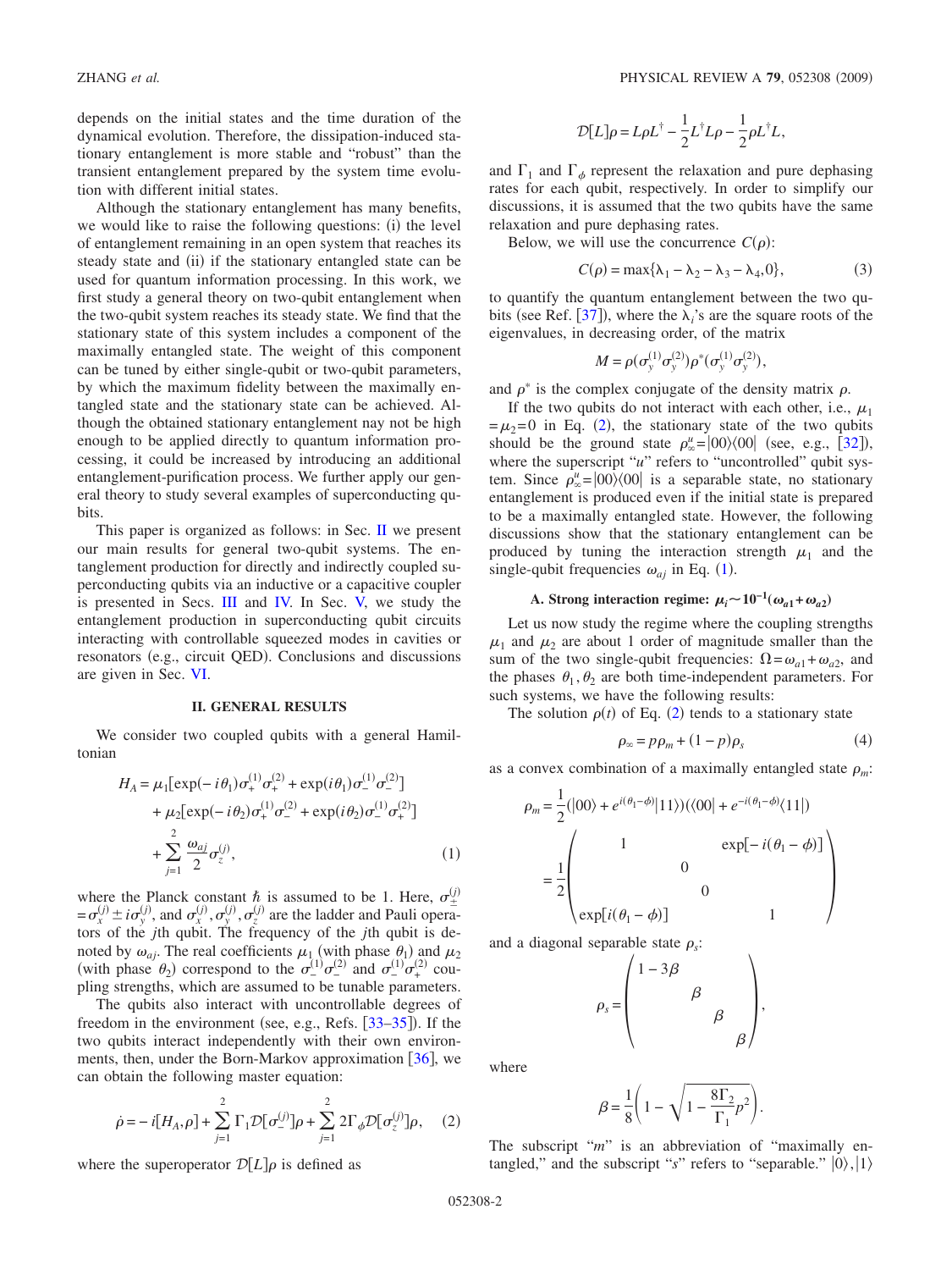<span id="page-2-2"></span>

FIG. 1. Schematic diagram of the energy transitions between the four states:  $|00\rangle$ ,  $|11\rangle$ ,  $|10\rangle$ , and  $|01\rangle$ . The solid arrows denote the decays caused by independent relaxation and dephasing channels. The dashed arrows represent the coherent superpositions caused by the interactions between qubits (with interaction strengths  $\mu_1$  and  $\mu_2$ , respectively).

<span id="page-2-0"></span>are the two eigenstates of a single qubit. The parameters  $p, \phi$ can be expressed as

$$
p = \frac{\sqrt{\Omega^2 + 64\Gamma_2^2/8\mu_1}}{2\Gamma_2/\Gamma_1 + (\Omega^2 + 64\Gamma_2^2)/64\mu_1^2},
$$
  

$$
\phi = \arctan\left(-\frac{8\Gamma_2}{\Omega}\right).
$$
 (5)

 $\Gamma_2$  in Eq. ([5](#page-2-0)) is the dephasing rate that is defined as  $\Gamma_2$  $=\Gamma_1/2+\Gamma_\phi.$ 

The concurrence *C* of the stationary state  $\rho_{\infty}$  (hereafter called the stationary concurrence) and the fidelity  $F$  between  $\rho_{\infty}$  and the maximally entangled state  $\rho_m$  (hereafter called the stationary fidelity) are given by

<span id="page-2-1"></span>
$$
C(\rho_{\infty}) = \max \left\{ \frac{8\mu_1 \sqrt{\Omega^2 + 64\Gamma_2^2} - 64\mu_1^2 \Gamma_2/\Gamma_1}{128\mu_1^2 \Gamma_2/\Gamma_1 + (\Omega^2 + 64\Gamma_2^2)}, 0 \right\},
$$
  

$$
F(\rho_{\infty}) = \text{tr}(\rho_m \rho_{\infty}) = \frac{4\mu_1 \sqrt{\Omega^2 + 64\Gamma_2^2} - 32\mu_1^2 \Gamma_2/\Gamma_1}{128\mu_1^2 \Gamma_2/\Gamma_1 + (\Omega^2 + 64\Gamma_2^2)} + \frac{1}{2}.
$$
 (6)

The derivation of Eq.  $(6)$  $(6)$  $(6)$  is given in the Appendix.

Our calculations show that the stationary concurrence  $C(\rho_{\infty})$  and fidelity  $F(\rho_{\infty})$  are not affected by the interaction strength  $\mu_2$ . Indeed,  $\mu_2$  induces a coherent superposition of the two eigenstates  $|01\rangle$  $|01\rangle$  $|01\rangle$  and  $|10\rangle$  (see Fig. 1). These two states always decay to the two-qubit ground state  $|00\rangle$ , when subject to independent relaxation and dephasing channels. Thus,  $\mu_2$  does not affect the stationary state  $\rho_{\infty}$ . However, the interaction strength  $\mu_1$  induces a coherent superposition of the two eigenstates  $|00\rangle$  and  $|11\rangle$ . Of course,  $|00\rangle$  is already in the ground state, while the state  $|11\rangle$  can be partially recovered from  $|00\rangle$  by the coherent superposition caused by  $\mu_1$ . Therefore, the stationary concurrence  $C(\rho_\infty)$  and fidelity  $F(\rho_{\infty})$  only depend on  $\mu_1$ .

As a remark, we should emphasize that the detuning between the single-qubit frequencies  $\omega_{a1}$  and  $\omega_{a2}$  should be large enough such that

$$
|\omega_{a1} - \omega_{a2}| \sim |\omega_{a1} + \omega_{a2}|. \tag{7}
$$

<span id="page-2-3"></span>In fact, the effective two-qubit Hamiltonian in the interaction picture can be expressed as

$$
H_A^{\text{eff}} = \mu_1 \{ e^{i[(\omega_{a1} + \omega_{a2})t - \theta_1]} \sigma_+^{(1)} \sigma_+^{(2)} + \text{H.c.} \} + \mu_2 \{ e^{i[(\omega_{a1} - \omega_{a2})t - \theta_2]} \sigma_+^{(1)} \sigma_-^{(2)} + \text{H.c.} \}.
$$
(8)

<span id="page-2-4"></span>Under the condition in Eq.  $(7)$  $(7)$  $(7)$ , the first and second terms in Eq.  $(8)$  $(8)$  $(8)$  are of the same order, so both terms should be kept. However, if the detuning between the single-qubit frequencies  $\omega_{a1}$  and  $\omega_{a2}$  is small enough, such that

$$
|\omega_{a1}-\omega_{a2}|\ll |\omega_{a1}+\omega_{a2}|,
$$

the nonrotating wave term

$$
\exp i[(\omega_{a1} + \omega_{a2})t - \theta_1]\sigma_+^{(1)}\sigma_+^{(2)} + \text{H.c.})
$$

would be a fast-oscillating term which should be omitted, compared with the rotating-wave term. This implies that the  $\mu_1$  term in  $H_A^{\text{eff}}$  [Eq. ([8](#page-2-4))] would vanish, producing zero stationary entanglement,  $C(\rho_\infty)=0$ . In the following sections, we will use superconducting qubits as examples to show that the detuning condition in Eq.  $(7)$  $(7)$  $(7)$  can be satisfied by tuning the system parameters.

Of course, quantum systems acting as qubits usually have many energy levels (the two lowest energy levels are usually taken as the qubit). The condition in Eq.  $(7)$  $(7)$  $(7)$  means that two qubits have very different transition frequencies. Therefore, to make the two-level approximation valid for our proposal, the transition frequencies from the first excited state to the second excited state  $\Delta E_1$ ,  $\Delta E_2$  for each qubit system should be far larger than the qubit frequencies, i.e.,

$$
\Delta E_1, \ \Delta E_2 \ge \omega_{a1}, \omega_{a2}, \tag{9}
$$

<span id="page-2-5"></span>so that the qubit with the highest frequency will not excite the higher energy levels of the qubit with the lower frequency. The condition in Eq.  $(9)$  $(9)$  $(9)$  can be satisfied. For example, when superconducting qubits work at their degeneracy points, the condition in Eq.  $(9)$  $(9)$  $(9)$  can indeed be satisfied (see, e.g., Figs.  $1(a)-1(c)$  in Ref.  $[38(a)]$  $[38(a)]$  $[38(a)]$  and Figs.  $2(a)-2(c)$ in Ref. [[39](#page-14-8)], the two lowest energy states are far separated from the higher energy states at the flux degeneracy point *f*  $= 0.5$ ). Thus, the two-level approximation is valid in these examples and can result in the Hamiltonian used for coupled superconducting qubits (e.g., in Refs.  $[8-10]$  $[8-10]$  $[8-10]$ ).

<span id="page-2-6"></span>Equation ([6](#page-2-1)) shows that the maximum concurrence  $C_{\text{max}}$ and the maximum fidelity  $F_{\text{max}}$ , where

$$
C_{\text{max}} = \frac{1}{4} \left( \sqrt{\frac{2\Gamma_1}{\Gamma_2} + 1} - 1 \right),
$$
  

$$
F_{\text{max}} = \frac{1}{8} \left( \sqrt{\frac{2\Gamma_1}{\Gamma_2} + 1} - 1 \right) + \frac{1}{2},
$$
 (10)

can be obtained when the parameters  $\mu_1$  and  $\Omega$  satisfy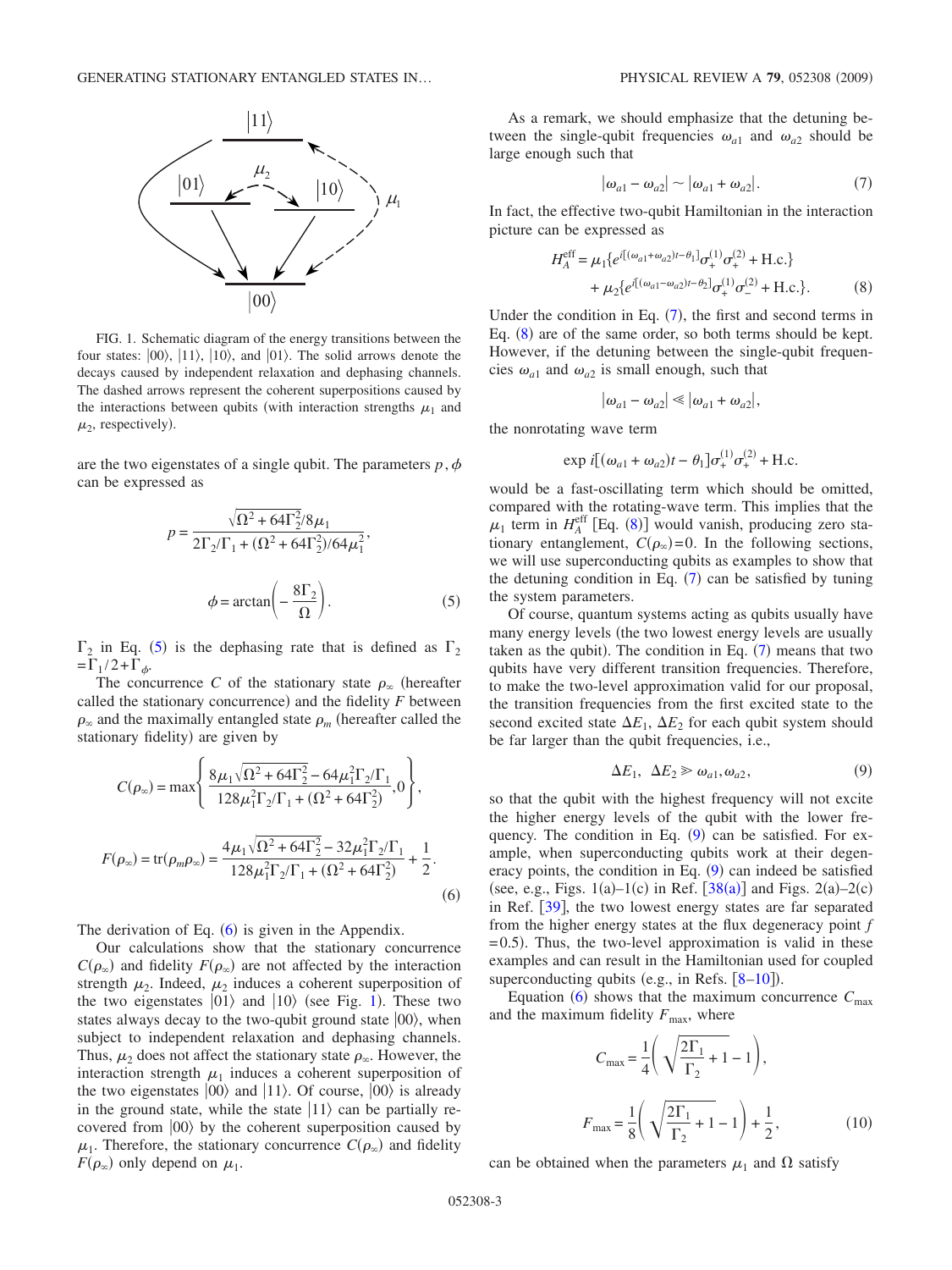<span id="page-3-0"></span>

FIG. 2. Maximum concurrence  $C_{\text{max}}$  and maximum fidelity  $F_{\text{max}}$ , versus the ratio  $\Gamma_1/\Gamma_2$  of the relaxation rates, as given in Eq. ([10](#page-2-6)). Note that  $C_{\text{max}} \rightarrow 0.31$  and  $F_{\text{max}} \rightarrow 0.65$  when  $\Gamma_1/\Gamma_2 \rightarrow 2$ .

$$
\mu_1 = \frac{\Gamma_1}{8} \frac{\sqrt{\Omega^2 + 64\Gamma_2^2}}{\sqrt{2\Gamma_1\Gamma_2 + \Gamma_2^2} + \Gamma_2}.
$$
 (11)

<span id="page-3-4"></span>The maximum concurrence  $C_{\text{max}}$  and fidelity  $F_{\text{max}}$ , given in Eq.  $(10)$  $(10)$  $(10)$ , are plotted in Fig. [2.](#page-3-0) This clearly shows that the concurrence  $C_{\text{max}}$  and fidelity  $F_{\text{max}}$  in Eq. ([10](#page-2-6)) increase when the ratio

$$
\frac{\Gamma_1}{\Gamma_2} = \frac{\Gamma_1}{\Gamma_1/2 + \Gamma_\phi} \tag{12}
$$

<span id="page-3-2"></span><span id="page-3-1"></span>increases, and the highest concurrence and fidelity

$$
C_{\text{max}} \to \frac{\sqrt{5} - 1}{4} \approx 0.31,\tag{13}
$$

$$
F_{\text{max}} \to \frac{\sqrt{5} + 3}{8} \approx 0.65 \tag{14}
$$

<span id="page-3-3"></span>can be obtained when  $\Gamma_2 \rightarrow \Gamma_1/2$ , i.e.,  $\Gamma_{\phi} \rightarrow 0$ .

The obtained maximum concurrence  $C_{\text{max}}$  may not be high enough to be used for demanding tasks in quantum information processing. However, there are two possible ways to increase the stationary entanglement. First, the ratio  $\Gamma_1/\Gamma_2$  in Eq. ([12](#page-3-1)) can approach the optimal value 2 for certain systems. For example, if the superconducting charge or flux qubits are at their degenerate points  $[1-3]$  $[1-3]$  $[1-3]$ , the optimal value 2 might be obtained. In this case, the optimal concur-rence and fidelity can be obtained, as shown in Eqs. ([13](#page-3-2)) and  $(14).$  $(14).$  $(14).$ 

Second, Eq. ([10](#page-2-6)) shows that the maximum fidelity  $F_{\text{max}}$ between the stationary state  $\rho_{\infty}$  and the maximally entangled state  $\rho_m$  is always larger than 0.5, which makes it possible to introduce additional entanglement purification process to increase the proportion of the maximally entangled state  $\rho_m$ . Even if the concurrence and fidelity reach the optimal values, as in Eqs.  $(13)$  $(13)$  $(13)$  and  $(14)$  $(14)$  $(14)$ , we can, in principle, further increase the stationary entanglement by using purification strategies, e.g., as in Refs.  $[40, 41]$  $[40, 41]$  $[40, 41]$ .

# **B.** Weak interaction regime:  $\mu_i \le 10^{-1}(\omega_{a1} + \omega_{a2})$

<span id="page-3-7"></span>The results obtained in Sec. [II A](#page-1-3) cannot be efficiently applied to the case when  $\mu_1, \mu_2 \ll 10^{-1} \Omega$  (e.g., when  $\mu_1, \mu_2$ 

are 2 orders of magnitude smaller than  $\Omega$ ). In fact, optimal condition  $(11)$  $(11)$  $(11)$  shows that we can obtain the maximum concurrence  $C_{\text{max}}$  and fidelity  $F_{\text{max}}$  only when

$$
\mu_1 = \frac{\Gamma_1}{8} \frac{\sqrt{\Omega^2 + 64\Gamma_2^2}}{\sqrt{2\Gamma_1\Gamma_2 + \Gamma_2^2} + \Gamma_2} \ge \frac{\Gamma_1}{8(\sqrt{5} + 1)\Gamma_2} \Omega.
$$

Thus, if  $\mu_1 \le 10^{-1}$  Ω, then, optimally, the ratio  $\Gamma_1/\Gamma_2$  should be very small. In this case, from Eq.  $(6)$  $(6)$  $(6)$ , the obtained maximum stationary concurrence  $C_{\text{max}}$  will be extremely small. Alternatively, in order to avoid this problem, a timedependent interaction between qubits should be introduced.

If the phase  $\theta_1$  $\theta_1$  in Eq. (1) can be tuned to be

$$
\theta_1 = \Omega t + \phi_0 = (\omega_{a1} + \omega_{a2})t + \phi_0, \tag{15}
$$

<span id="page-3-5"></span>then the obtained long-time state  $\rho_{\infty}$  will be a time-dependent state

$$
\rho_{\infty}(t) = \frac{\mu_1 \Gamma_1}{2\mu_1^2 + \Gamma_1 \Gamma_2} \widetilde{\rho}_m(t) + \left(1 - \frac{\mu_1 \Gamma_1}{2\mu_1^2 + \Gamma_1 \Gamma_2}\right) \widetilde{\rho}_s
$$

as a convex combination of a time-dependent maximally entangled state

$$
\widetilde{\rho}_m(t) = \frac{1}{2} \begin{pmatrix} 1 & e^{-i(\Omega t + \phi_0 - \pi/2)} \\ 0 & 0 \\ 0 & 1 \end{pmatrix}
$$

and a time-independent diagonal separable state  $\tilde{\rho}_s$ :

$$
\widetilde{\rho}_s = \begin{pmatrix} 1 - 3\widetilde{\beta} & & & \\ & \widetilde{\beta} & & \\ & & \widetilde{\beta} & \\ & & & \widetilde{\beta} \end{pmatrix},
$$

where

$$
\widetilde{\beta} = \frac{1}{8} \left( 1 - \sqrt{1 - \frac{8\Gamma_2}{\Gamma_1} \left( \frac{\mu_1 \Gamma_1}{2\mu_1^2 + \Gamma_1 \Gamma_2} \right)^2} \right).
$$

<span id="page-3-6"></span>The corresponding stationary concurrence and fidelity can now be expressed as

$$
C(\rho_{\infty}) = \max \left\{ \frac{\mu_1(\Gamma_1 - \mu_1)}{2\mu_1^2 + \Gamma_2 \Gamma_1}, 0 \right\},\
$$

$$
F(\rho_{\infty}) = \frac{\mu_1(\Gamma_1 - \mu_1)}{4\mu_1^2 + 2\Gamma_1 \Gamma_2} + \frac{1}{2}.
$$
(16)

The time-dependent phase  $\theta_1$  given in Eq. ([15](#page-3-5)) induces a time-dependent coupling between qubits, which can be realized by applying an external time-dependent field (see Sec. [V](#page-8-0) for a possible realization of such a coupling).

It should be pointed out that we do not need to introduce the detuning condition  $(7)$  $(7)$  $(7)$  in this case, because the fastoscillating frequency of the nonrotating wave term " $e^{-i\theta_1}\sigma_+^{(1)}\sigma_+^{(2)} + \text{H.c.}$ " can be offset by the time-dependent phase  $\theta_1$  in Eq. ([15](#page-3-5)). In fact, in the interaction picture, the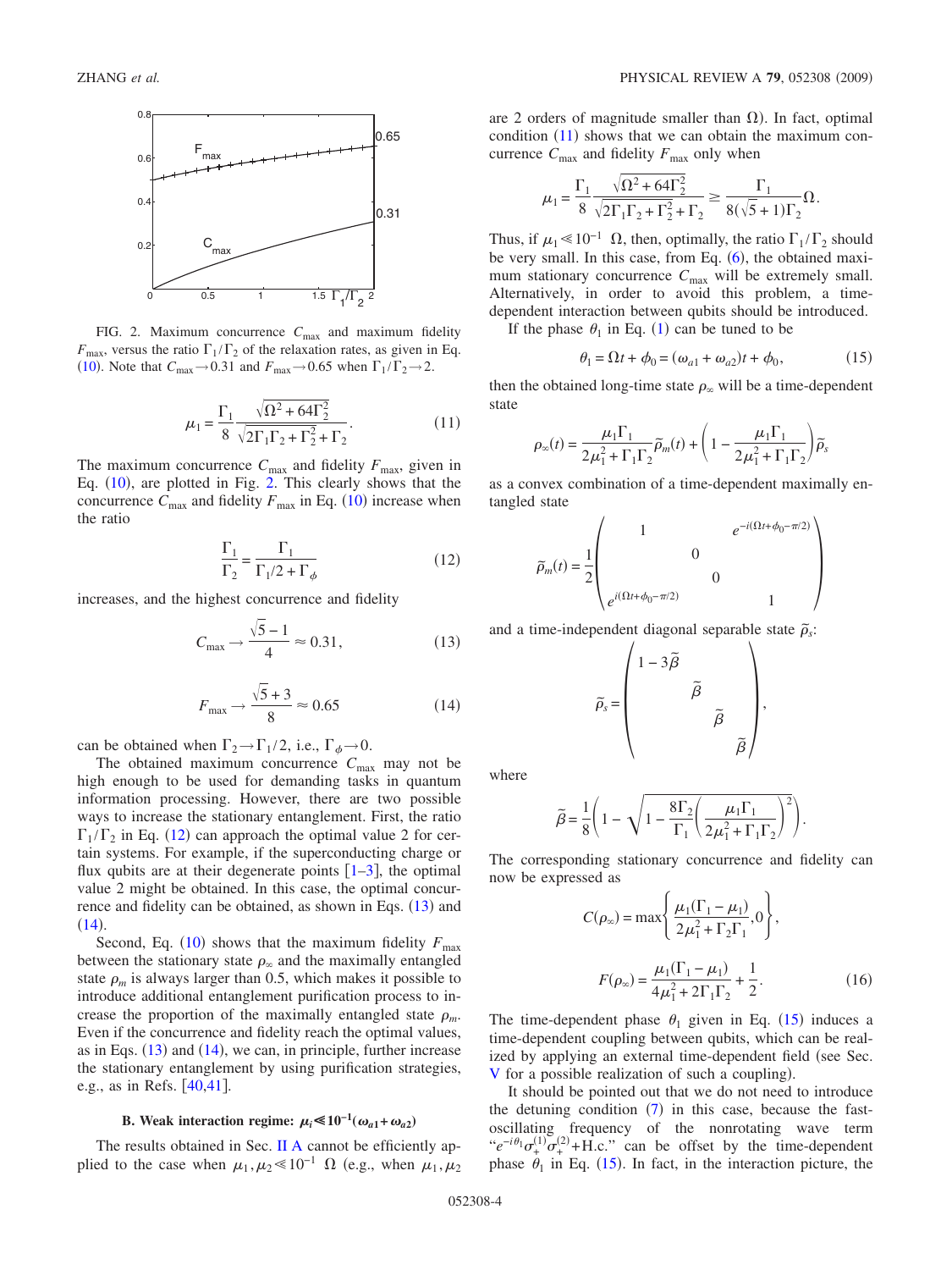two-qubit effective Hamiltonian can be written as

$$
H_{A}^{\text{eff}} = \mu_{2} \{ e^{i[(\omega_{a1} - \omega_{a2})t - \theta_{2}]} \sigma_{+}^{(1)} \sigma_{-}^{(2)} + \text{H.c.} \} + \mu_{1} (e^{-i\phi_{0}} \sigma_{+}^{(1)} \sigma_{+}^{(2)} + \text{H.c.}),
$$

where the term " $e^{-i\phi_0}\sigma_+^{(1)}\sigma_+^{(2)} + \text{H.c.}$ " would not be a highfrequency term, and thus would contribute.

The condition that the nonrotating wave term is kept in  $H_A^{\text{eff}}$  above is that the frequency of the time-dependent modulation coupling the two qubits matches the sum of the two frequencies of the two qubits. Similar to the timeindependent case in Sec. [II A,](#page-1-3) this modulation might excite the high-energy levels of the quantum systems acting as qubits. Therefore, in this case, the two-level approximation requires that the transition frequencies from the first excited state to the second excited states  $\Delta E_1$ ,  $\Delta E_2$  should satisfy

$$
\Delta E_1, \Delta E_2 \gg \omega_{a1} + \omega_{a2}.\tag{17}
$$

<span id="page-4-2"></span>This assumption is valid when the superconducting qubits discussed below are at their degeneracy points.

For the same reason discussed in Sec. [II A,](#page-1-3) the stationary concurrence  $C(\rho_{\infty})$  and fidelity  $F(\rho_{\infty})$  are not affected by the interaction strength  $\mu_2$ . The proof of Eq. ([16](#page-3-6)) is similar to the proof of Eq.  $(6)$  $(6)$  $(6)$ . From Eq.  $(16)$  $(16)$  $(16)$ , the maximum stationary concurrence and fidelity

$$
C_{\text{max}} = \frac{1}{4} \left( \sqrt{\frac{2\Gamma_1}{\Gamma_2} + 1} - 1 \right),
$$
  

$$
F_{\text{max}} = \frac{1}{8} \left( \sqrt{\frac{2\Gamma_1}{\Gamma_2} + 1} - 1 \right) + \frac{1}{2}
$$
 (18)

can be obtained when

$$
\mu_1 = \frac{\Gamma_1 \Gamma_2}{\sqrt{2\Gamma_1 \Gamma_2 + \Gamma_2^2} + \Gamma_2}.
$$
 (19)

<span id="page-4-1"></span>A higher stationary concurrence and fidelity can be obtained, as in the strong interaction regime, by increasing the ratio  $\Gamma_1/\Gamma_2$ . Below, we apply the above results to several superconducting circuits and discuss how their parameters can be varied so that the stationary concurrence and fidelity can be maxima.

#### **C. Additional discussions of our model**

In Secs. [II A](#page-1-3) and [II B,](#page-3-7) we consider the ideal case when the relaxation rates and the dephasing rates of the two qubits are equal. In practice, the two qubits may not have identical decoherence rates, especially when the single-qubit frequen-cies satisfy condition ([7](#page-2-3)). However, additional calculations show that different decoherence rates do not greatly affect our main results. In order to investigate the influence of nonidentical decoherence rates on the optimal concurrence given in Eq.  $(13)$  $(13)$  $(13)$ , let us now assume that the two qubits are both at the degeneracy points, i.e.,  $\Gamma_1^{(i)} = 2\Gamma_2^{(i)}$ , *i*=1,2, for the *i*th qubit, and the coupling strength  $\mu_1$  is chosen to be

<span id="page-4-0"></span>

FIG. 3. Influence of nonidentical decoherence rates for two qubits on the maximum concurrence. (a) The maximum concurrence  $C'_{\text{max}}$  versus the ratio between the relaxation rates of the two qubits  $\Gamma_1^{(2)}/\Gamma_1^{(1)}$ ; (b) the ratio  $(C_{\text{max}}-C'_{\text{max}})/C_{\text{max}}$ , where  $C_{\text{max}}$  is the ideal maximum concurrence given in Eq.  $(13)$  $(13)$  $(13)$ . The solid lines and the solid lines with asterisks represent, respectively, the cases when the qubits interact strongly and weakly.

$$
\mu_1 = \frac{\overline{\Gamma}_1}{8} \frac{\sqrt{\Omega^2 + 64\overline{\Gamma}_2^2}}{\sqrt{2\overline{\Gamma}_1 \overline{\Gamma}_2 + \overline{\Gamma}_2^2} + \overline{\Gamma}_2}
$$

for the strong interaction case, and

$$
\mu_1 = \frac{\overline{\Gamma}_1\overline{\Gamma}_2}{\sqrt{2\overline{\Gamma}_1\overline{\Gamma}_2 + \overline{\Gamma}_2^2} + \overline{\Gamma}_2}
$$

for the weak interaction case, where  $\overline{\Gamma}_1 = (\Gamma_1^{(1)} + \Gamma_1^{(2)})/2$  and  $\overline{\Gamma}_2 = (\Gamma_2^{(1)} + \Gamma_2^{(2)})/2$  are, respectively, the average relaxation and dephasing rates of the two qubits. As shown in Fig. [3,](#page-4-0) when the ratio between the relaxation rates of the two qubits is less than 5, i.e.,  $0.2 \leq \Gamma_1^{(1)} / \Gamma_1^{(2)} \leq 5$ , the difference between the concurrence  $C'_{\text{max}}$  obtained in this case and the ideal maximum concurrence  $C_{\text{max}}$  given in Eq. ([13](#page-3-2)) is about 20% of *C*max. The above analysis shows that different decoherence rates do not greatly affect the optimal concurrence. Thus, in the following discussions we only consider the ideal case when the decoherence rates of the two qubits are identical.

Additionally, in Secs.  $II A$  and  $II B$ , we only consider independent decoherence channel. In general, the decoherence channel of the two-qubit system may be a mixture of independent and collective decoherence channels. If the twoqubit interaction Hamiltonian does not include the nonrotating wave term  $\sigma_{+}^{(1)}\sigma_{+}^{(2)}$  $\sigma_{+}^{(1)}\sigma_{+}^{(2)}$  $\sigma_{+}^{(1)}\sigma_{+}^{(2)}$ +H.c., i.e.,  $\mu_1$ =0 in Eq. (1), it can be verified by the approach introduced in the Appendix that the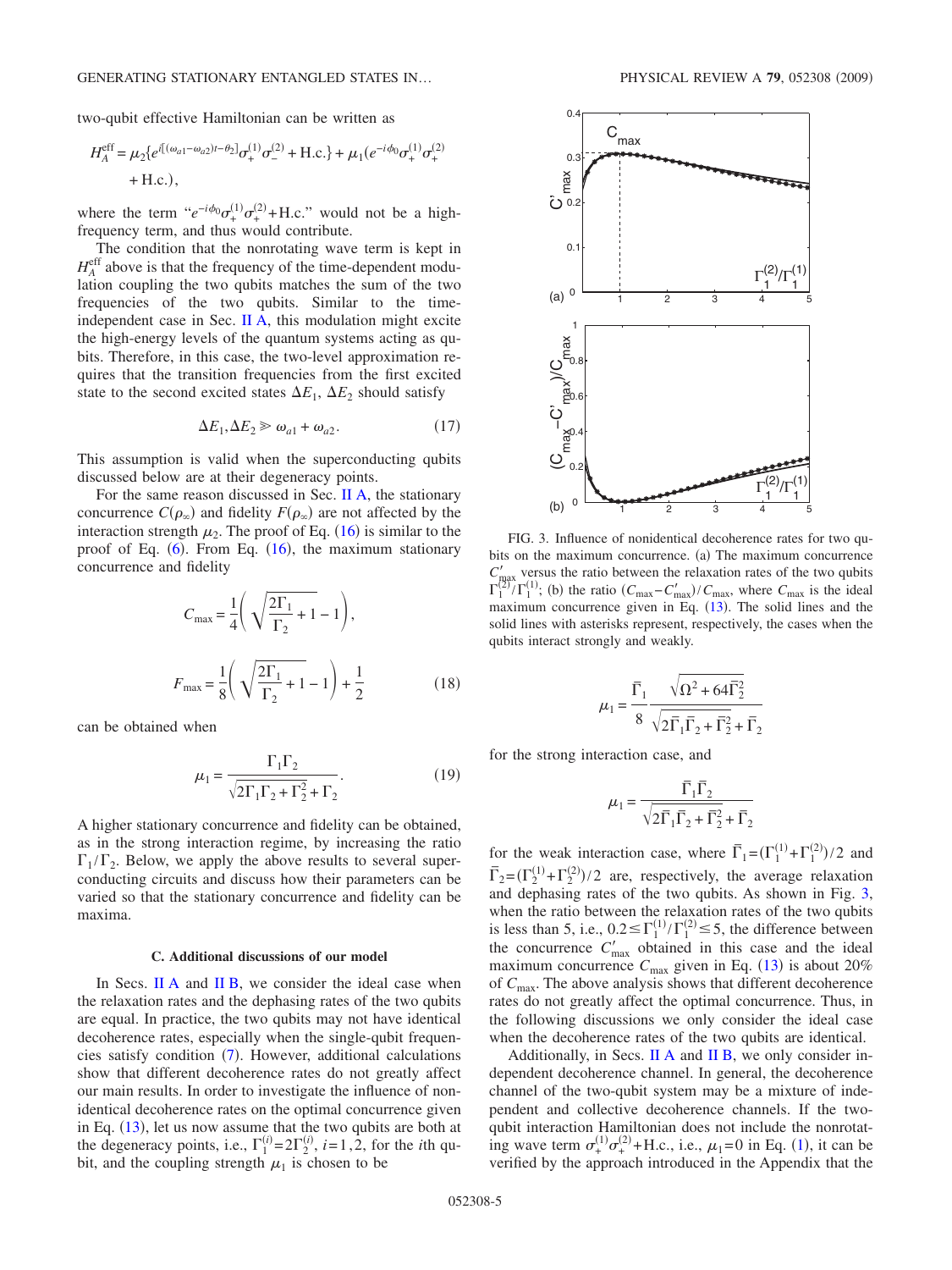<span id="page-5-1"></span>

FIG. 4. Schematic diagram of two capacitively coupled CPBs.

stationary state of the two-qubit system under a mixture of independent and collective decoherence channels is the same as that under the pure independent decoherence channels discussed in Secs. [II A](#page-1-3) and [II B.](#page-3-7) It is different when we add the nonrotating wave term  $\sigma^{(1)}_+ \sigma^{(2)}_+ + H.c.$  For example, the stationary concurrence in this case may depend on the initial state of the two-qubit system. However, under this condition, it is difficult to obtain an explicit expression of the stationary concurrence like those in Eqs.  $(6)$  $(6)$  $(6)$  and  $(16)$  $(16)$  $(16)$ . Thus, the entanglement protection for this general situation is still an open problem.

Furthermore, we only consider the relaxation and puredephasing rates of the qubits. Apart from these exponential damping terms, there exist other sources of decoherence which cannot be expressed like this, especially those from the low-frequency noises. For example, the phase noises from the charge, critical-current, and flux  $1/f$  fluctuations induce complex damping terms, which can be expressed as logarithm terms or the products of slowly varying logarithm terms and fast damping  $t^2$  terms, and cannot be understood as rates (see, e.g., Eqs.  $(32)$  and  $(33)$  in Ref.  $[35]$  $[35]$  $[35]$ ). However, as shown in Ref.  $\left[35\right]$  $\left[35\right]$  $\left[35\right]$ , this kind of noises can be significantly reduced by spin echo or Rabi sequences. The effective decoherence rate  $\gamma_{\phi}$  induced by  $1/f$  noises can be reduced to be in the ms−1 regime by these approaches. For this reason, we can omit this kind of noises in our discussions.

### <span id="page-5-0"></span>**III. DIRECT COUPLING BETWEEN SUPERCONDUCTING QUBITS**

#### **A. Two capacitively coupled charge qubits**

Let us first study the superconducting circuit shown in Fig. [4,](#page-5-1) where two single Cooper pair boxes (CPBs) are connected via a small capacitor  $[5,6]$  $[5,6]$  $[5,6]$  $[5,6]$ . The Hamiltonian of the total system can be

<span id="page-5-2"></span>
$$
H_A = \sum_{j=1}^{2} \left[ 4E_C(\hat{n}_j - n_{gj})^2 - E_J(\Phi_{xj}) \cos \hat{\phi}_j \right] + 4J\hat{n}_1 \hat{n}_2,
$$
\n(20)

where  $\phi_i$  is a phase operator denoting the phase drop across the *j*th CPB;  $\hat{n}_j = -i \partial / (\partial \hat{\phi}_j)$ , which represents the number of Cooper pairs on the island electrode, is the conjugate operator of  $\phi_j$ . The reduced charge number  $n_{gj}$ , in units of the

Cooper pairs (2*e*), can be given by  $n_{gj} = -C_g V_{gj} / 2e$ , where the parameters  $C_g$  and  $V_{gj}$  are the gate capacitance and gate voltage of the *j*th CPB. The Josephson energy  $E_j(\Phi_{xj})$  of the *j*th dc superconducting quantum interference device (SQUID) is

$$
E_J(\Phi_{xj}) = 2E_J^0 \cos\left(\pi \frac{\Phi_{xj}}{\Phi_0}\right),\,
$$

where  $E_J^0$  represents the Josephson energy of a single Josephson junction  $[42]$  $[42]$  $[42]$ ;  $\Phi_{x_i}$  denotes the external flux piercing the SQUID loop of the *j*th CPB; and  $\Phi_0$  is the flux quantum. The coupling constant *J* between two CPBs is

$$
J = \frac{e^2 C_m}{(C_g + 2C_J^0)^2 - C_m^2},
$$

where  $C_J^0$  and  $C_m$  are the capacitance of a single Josephson junction and the coupling capacitance between two CPBs.  $E_C = e^2 / 2(C_g + 2C_J^0)$  is the single-electron charging energy of a single CPB. For simplicity, we assume that  $E_C$  and  $E_J^0$  are the same for the two CPBs.

Near  $n_{qi}$ = 0.5, which is called the charge degenerate point, the two energy levels of the *j*th CPB corresponding to  $n_i$  $= 0, 1$  are close to each other and far separated from other high-energy levels. In this case, a single CPB can be approximately considered as a two-level system. In the charge basis, the Hamiltonian  $H_A$  in Eq. ([20](#page-5-2)) can be written as [[2](#page-13-20)]

<span id="page-5-3"></span>
$$
H_A = \sum_{j=1}^{2} \left[ -\frac{1}{2} E_C(n_{gj}) \tilde{\sigma}_z^{(j)} - \frac{1}{2} E_J(\Phi_{xj}) \tilde{\sigma}_x^{(j)} \right] + J \tilde{\sigma}_z^{(1)} \tilde{\sigma}_z^{(2)},
$$
\n(21)

where  $E_C(n_{gj}) = 4E_C(1 - 2n_{gj})$  and the Pauli operators are defined as

$$
\begin{aligned} \widetilde{\sigma}_x^{(j)}&=|0\rangle_{jj}\langle 1|+|1\rangle_{jj}\langle 0|,\\ \widetilde{\sigma}_z^{(j)}&=|0\rangle_{jj}\langle 0|-|1\rangle_{jj}\langle 1|.\end{aligned}
$$

Here,  $|0\rangle_j$  and  $|1\rangle_j$  are the charge states with the Cooper pair numbers  $n_j=0,1$ , respectively.

Rewriting Eq.  $(21)$  $(21)$  $(21)$  using the eigenstates of the singlequbit Hamiltonian, we have

$$
H_A = \sum_{j=1}^2 \frac{\omega_{aj}}{2} \sigma_z^{(j)} + J \prod_{j=1}^2 \left( \frac{E_{Jj}}{\omega_{aj}} \sigma_x^{(j)} - \frac{E_{Cj}}{\omega_{aj}} \sigma_z^{(j)} \right),
$$

with  $\omega_{aj} = (E_{Cj}^2 + E_{Jj}^2)^{1/2}$ ,  $E_{Cj} = E_C(n_{sj})$ , and  $E_{Jj} = E_J(\Phi_{xj})$ . The new Pauli operators  $\sigma_x^{(j)}$  and  $\sigma_z^{(j)}$  are defined by the eigenstates  $|+\rangle_j$  and  $|-\rangle_j$  of the *j*th qubit as

$$
\sigma_x^{(j)} = | + \rangle_{jj} \langle - | + | - \rangle_{jj} \langle + |,
$$
  

$$
\sigma_z^{(j)} = | + \rangle_{jj} \langle + | - | - \rangle_{jj} \langle - |,
$$

where

$$
| + \rangle_j = \cos \theta_j |0\rangle_j - \sin \theta_j |1\rangle_j,
$$
  

$$
| - \rangle_j = \sin \theta_j |0\rangle_j + \cos \theta_j |1\rangle_j.
$$

Here,  $\theta_j = [\arctan(-E_{J_j}/E_{C_j})]/2$ .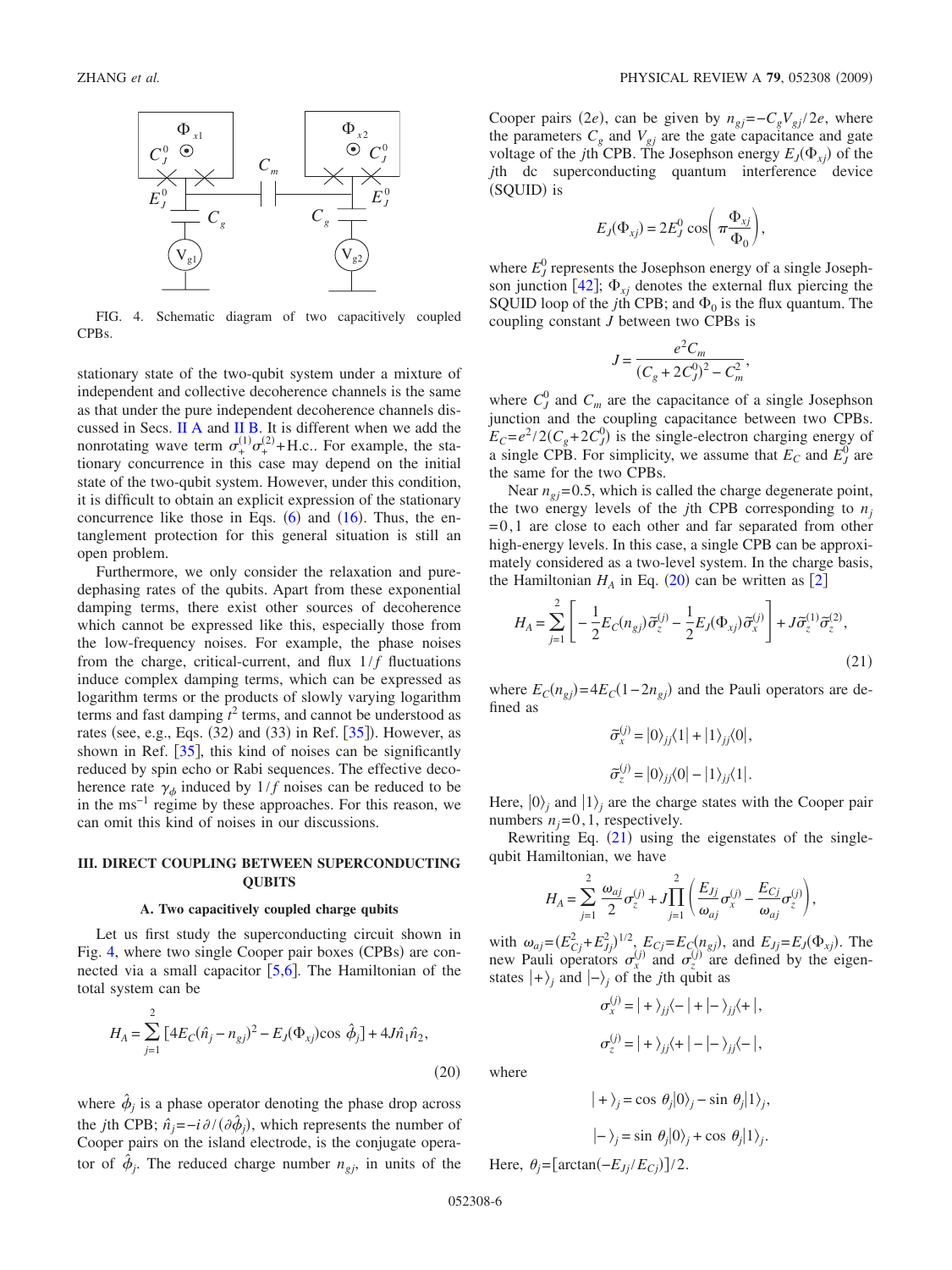Now, the two-qubit state  $\rho(t)$  evolves following the master equation:

$$
\dot{\rho} = -i[H_A,\rho] + \sum_{j=1}^2 \Gamma_1 \mathcal{D}[\sigma_-^{(j)}]\rho + \sum_{j=1}^2 2\Gamma_{\phi} \mathcal{D}[\sigma_z^{(j)}]\rho.
$$

Let us now assume that the two qubits are both in the charge degenerate point  $n_{gi}$ =0.5 with  $E_{Ci}$ =0, so that the dephasing effects can be minimized. In this case, we have  $\Gamma_{\phi} = 0$ , which means that  $\Gamma_2 = \Gamma_1/2 + \Gamma_{\phi} = \Gamma_1/2$ . Further, from  $E_{Cj} = 0$ , we have

$$
H_A = \sum_{j=1}^{2} \frac{E_J(\Phi_{xj})}{2} \sigma_z^{(j)} + J \sigma_x^{(1)} \sigma_x^{(2)} = \sum_{j=1}^{2} \frac{E_J(\Phi_{xj})}{2} \sigma_z^{(j)}
$$
  
+ 
$$
\frac{J}{4} (\sigma_+^{(1)} \sigma_+^{(2)} + \sigma_-^{(1)} \sigma_-^{(2)}) + \frac{J}{4} (\sigma_+^{(1)} \sigma_-^{(2)} + \sigma_-^{(1)} \sigma_+^{(2)}).
$$

In some experiments (e.g.,  $[5]$  $[5]$  $[5]$ ), the coupling strength *J* is of the same order of

$$
\Omega = 2E_J^0 \sum_{j=1}^2 \cos\left(\pi \frac{\Phi_{xj}}{\Phi_0}\right),
$$

where  $J \approx 4$  GHz,  $E_J^0 \approx 10$  GHz and the decoherence rates [[43](#page-14-12)]  $\Gamma_1, \Gamma_2$  are of the order of 10–100 MHz  $\leq J, \Omega$ .

By substituting  $\Omega$  and  $\mu_1 = J/4$  into optimal condition ([11](#page-3-4)), then, in the limit  $\Omega \gg \Gamma_1, \Gamma_2$ , the maximum concurrence  $C_{\text{max}} \approx 0.31$  and fidelity  $F_{\text{max}} \approx 0.65$ , as in Eqs. ([13](#page-3-2)) and ([14](#page-3-3)), can be obtained, if the fluxes  $\Phi_{x1}$  and  $\Phi_{x2}$  are tuned such that

$$
\cos\left(\pi \frac{\Phi_{x1}}{\Phi_0}\right) + \cos\left(\pi \frac{\Phi_{x2}}{\Phi_0}\right) \approx \frac{\sqrt{5} + 1}{2} \frac{J}{E_J^0}.
$$
 (22)

<span id="page-6-0"></span>Furthermore, detuning condition ([7](#page-2-3)) requires that  $\Phi_{x1}$  and  $\Phi_{x2}$  should be tuned such that

$$
0 < \pi \frac{\Phi_{x1}}{\Phi_0} \ll \pi \frac{\Phi_{x2}}{\Phi_0} < \frac{\pi}{2},
$$

or

$$
0 < \pi \frac{\Phi_{x2}}{\Phi_0} \ll \pi \frac{\Phi_{x1}}{\Phi_0} < \frac{\pi}{2}.\tag{23}
$$

<span id="page-6-1"></span>The above two conditions  $(22)$  $(22)$  $(22)$  and  $(23)$  $(23)$  $(23)$  can be satisfied in experiments.

### **B. Two inductively coupled flux qubits**

<span id="page-6-5"></span>Let us now consider a superconducting circuit, as shown in Fig. [5,](#page-6-2) where two flux qubits are coupled through their mutual inductance. Here, we modify the design used in the experimental device in Ref.  $[9]$  $[9]$  $[9]$ . Namely, the small junction of each three-junction flux qubit is replaced by a dc SQUID, from which we can adjust the tunneling amplitude between the left and right wells (see Fig.  $6$ ) of each single flux qubit.

Near the flux degenerate point  $\Phi_i \approx \Phi_0/2$ , with the external flux  $\Phi_i$  piercing the superconducting loop of the *j*th qubit, each flux qubit behaves as a two-level system. The total Hamiltonian of the two-qubit system can be expressed as  $[9]$  $[9]$  $[9]$ 

<span id="page-6-2"></span>

FIG. 5. Schematic diagram of two flux qubits coupled via their mutual inductance.

$$
H_A = -\frac{1}{2} \sum_{j=1}^{2} \left[ \epsilon(\Phi_j) \tilde{\sigma}_z^{(j)} + \Delta(\Phi_j^c) \tilde{\sigma}_x^{(j)} \right] + J \tilde{\sigma}_z^{(1)} \tilde{\sigma}_z^{(2)}, \quad (24)
$$

<span id="page-6-4"></span>where

$$
\widetilde{\sigma}_{x}^{(j)} = |L_j\rangle\langle R_j| + |R_j\rangle\langle L_j|,
$$
  

$$
\widetilde{\sigma}_{z}^{(j)} = |L_j\rangle\langle L_j| - |R_j\rangle\langle R_j|,
$$

and  $\ket{L_j}, \ket{R_j}$  are the two lowest energy states in the left and right wells of the *j*th flux qubit (see Fig. [6](#page-6-3)). The parameter  $\epsilon(\Phi_j)$  denotes the energy difference between  $|L_j\rangle$  and  $|R_j\rangle$ which can be expressed as

$$
\epsilon(\Phi_j) = 2I_{pj}\left(\Phi_j - \frac{1}{2}\Phi_0\right),\,
$$

where  $I_{pj}$  is the circulating current in the loop of the *j*th qubit. The tunneling amplitude  $\Delta(\Phi_j^c)$  between the two wells is tunable by varying the magnetic flux  $\Phi_j^c$  piercing the *j*th dc-SQUID. In the limit

$$
0<\frac{2\pi L_jI_c(\Phi_j^c)}{\Phi_0}-1\ll 1\,,
$$

 $\Delta(\Phi_j^c)$  can be approximately expressed as [[20](#page-13-21)]

$$
\Delta(\Phi_j^c) \approx \frac{3\Phi_0^2}{8\pi^2 L_j} \left(1 - \frac{\Phi_0}{2\pi L_j I_c(\Phi_j^c)}\right)^2,
$$

where  $L_i$  is the self-inductance of the superconducting loop of the *j*th flux qubit, and

<span id="page-6-3"></span>

FIG. 6. Schematic diagram of the double-well potential of the *j*th flux qubit with the two lowest-energy states for  $\Phi_i < \Phi_0/2$ ,  $\Phi_i$  $=\Phi_0 / 2$ , and  $\Phi_j > \Phi_0 / 2$ .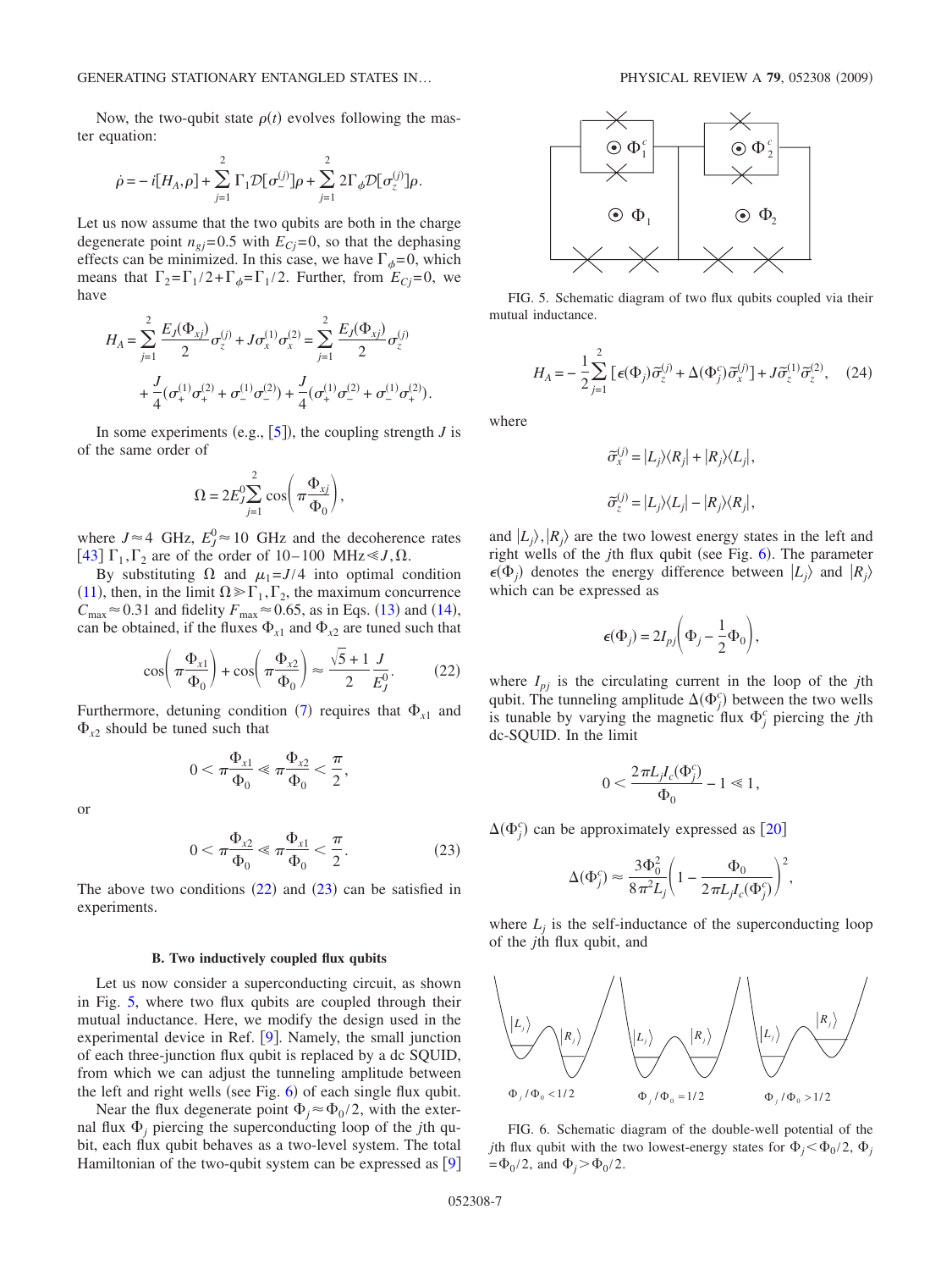$$
I_c(\Phi_j^c) = 2I_0 \left| \cos \left( \frac{\pi \Phi_j^c}{\Phi_0} \right) \right|
$$

is the tunable critical current of the *j*th dc-SQUID, with  $I_0$ being the maximum critical current. The coupling strength *J* between the two flux qubits is

$$
J = MI_{p1}I_{p2},
$$

with the mutual inductance *M* between the two flux qubits.

Let us now assume that  $\Phi_i = \Phi_0 / 2$ , then the two-qubit Hamiltonian in Eq.  $(24)$  $(24)$  $(24)$  can be further simplified to

$$
H_A = \frac{1}{2} \sum_{j=1}^{2} \Delta(\Phi_j^c) \sigma_z^{(j)} + \frac{J}{4} (\sigma_+^{(1)} \sigma_+^{(2)} + \sigma_-^{(1)} \sigma_-^{(2)}) + \frac{J}{4} (\sigma_+^{(1)} \sigma_-^{(2)}) + \sigma_-^{(1)} \sigma_+^{(2)}),
$$

where

$$
\sigma_x^{(j)} = | + \rangle_{jj} \langle - | + | - \rangle_{jj} \langle + |,
$$
  

$$
\sigma_z^{(j)} = | + \rangle_{jj} \langle + | - | - \rangle_{jj} \langle - |,
$$

and

$$
|+\rangle_j = \frac{\sqrt{2}}{2} \{ |L_j\rangle - |R_j\rangle \},
$$
  

$$
|-\rangle_j = \frac{\sqrt{2}}{2} \{ |L_j\rangle + |R_j\rangle \}.
$$

The decoherence process can be described by the master Eq. ([2](#page-1-1)) under the Born-Markov approximation. At the degenerate point  $(\Phi_j = \Phi_0/2; j = 1, 2)$ , we have  $\Gamma_{\phi} = 0$ , which means that  $\Gamma_2 = (\Gamma_1/2) + \Gamma_{\phi} = \Gamma_1/2.$ 

By substituting

$$
\Omega = \Delta(\Phi_1^c) + \Delta(\Phi_2^c), \quad \mu_1 = \frac{J}{4}
$$

into optimal condition ([11](#page-3-4)), then, in the limit  $\Delta(\Phi_j^c)$ , *J*  $\triangleright \Gamma_1, \Gamma_2$ , the maximum concurrence  $C_{\text{max}} \approx 0.31$  and fidelity  $F_{\text{max}} \approx 0.65$  can be obtained when

$$
\Delta(\Phi_1^c) + \Delta(\Phi_2^c) \approx (\sqrt{5} + 1)J. \tag{25}
$$

<span id="page-7-1"></span>Furthermore, detuning condition ([7](#page-2-3)) requires that  $\Delta(\Phi_j^c)$ should be tuned such that

$$
|\Delta(\Phi_1^c)| \ll |\Delta(\Phi_2^c)| \text{ or } |\Delta(\Phi_2^c)| \ll |\Delta(\Phi_1^c)|. \tag{26}
$$

<span id="page-7-2"></span>In experiments (e.g., in Ref. [[9](#page-13-7)]),  $\Delta(\Phi_f^c)$  and *J* are of the same order  $(\sim 1$  GHz) that are far larger than the decoherence rates  $\Gamma_1, \Gamma_2 \sim 1 - 10$  MHz (see, e.g., [[44](#page-14-13)]). Thus, conditions  $(25)$  $(25)$  $(25)$  and  $(26)$  $(26)$  $(26)$  could be realized in experiments.

## <span id="page-7-0"></span>**IV. TUNABLE COUPLING BETWEEN SUPERCONDUCTING QUBITS: STRONG-INTERACTION REGIME**

There are two ways to tune the system parameters to achieve optimal condition  $(11)$  $(11)$  $(11)$ . One way is by tuning the

<span id="page-7-3"></span>

FIG. 7. Schematic diagram of two charge qubits coupled via an *LC* oscillator.

sum of the single-qubit oscillating frequencies  $\Omega$ , which was used in Sec. [III.](#page-5-0) In this section, we study another way to achieve optimal condition  $(11)$  $(11)$  $(11)$  by tuning the coupling strength  $\mu_1$  between the two qubits.

#### **A. Variable coupling between two charge qubits**

Many strategies have been proposed to obtain a controllable coupling between qubits (see, e.g.,  $[16, 17, 20-27]$  $[16, 17, 20-27]$  $[16, 17, 20-27]$  $[16, 17, 20-27]$  $[16, 17, 20-27]$ ). Let us first study the superconducting circuit shown in Fig. [7,](#page-7-3) where two CPBs are coupled via an *LC* oscillator. This strategy was first proposed in Ref.  $[16]$  $[16]$  $[16]$  and also investigated by other researchers (e.g., in Ref.  $[45]$  $[45]$  $[45]$ ). In the charge degenerate point, the two-qubit Hamiltonian in Refs.  $[1,16]$  $[1,16]$  $[1,16]$  $[1,16]$  is

$$
H_{A} = -\sum_{j=1}^{2} \frac{1}{2} E_{J}(\Phi_{xj}) \tilde{\sigma}_{x}^{(j)} - E_{int} \tilde{\sigma}_{y}^{(1)} \tilde{\sigma}_{y}^{(2)},
$$
 (27)

<span id="page-7-4"></span>with  $E_{\text{int}} = E_J(\Phi_{x1})E_J(\Phi_{x2})$  $/E_L$  and  $E_J(\Phi_{xj})$  $= 2E_J^0 \cos(\pi \Phi_{xj} / \Phi_0)$ . Here

$$
\tilde{\sigma}_x^{(j)} = |0\rangle_{jj}\langle 1| + |1\rangle_{jj}\langle 0|,
$$
  

$$
\tilde{\sigma}_y^{(j)} = -i|0\rangle_{jj}\langle 1| + i|1\rangle_{jj}\langle 0|,
$$

and  $|0\rangle_j$ ,  $|1\rangle_j$  are the two charge states of the *j*th CPB. The quantity  $E_L$  in the expression above for the coupling strength *E*int can be written as

$$
E_L = \left(\frac{2C_J^0}{C_{qb}}\right)^2 \frac{\Phi_0^2}{\pi^2 L},
$$

where  $C_{qb} = 2C_J^0C_g[2C_J^0 + C_g]^{-1}$  is the capacitance of a single CPB in the external circuit, and *L* is the inductance of the coupling current-biased inductor.

Rewriting Eq.  $(27)$  $(27)$  $(27)$  under the eigenstates of the singlequbit Hamiltonian, we have

$$
H_A = \sum_{j=1}^{2} \frac{E_j(\Phi_{xj})}{2} \sigma_z^{(j)} + \frac{E_{\text{int}}}{4} (\sigma_+^{(1)} \sigma_+^{(2)} + \sigma_-^{(1)} \sigma_-^{(2)}) - \frac{E_{\text{int}}}{4} (\sigma_+^{(1)} \sigma_-^{(2)}) + \sigma_-^{(1)} \sigma_+^{(2)}),
$$

where

$$
\sigma_z^{(j)} = |+\rangle_{jj}\langle +| - |-\rangle_{jj}\langle -| = -\tilde{\sigma}_x^{(j)},
$$
  

$$
\sigma_y^{(j)} = -|i| + \rangle_{jj}\langle -| + |i| - \rangle_{jj}\langle +| = \tilde{\sigma}_y^{(j)},
$$

and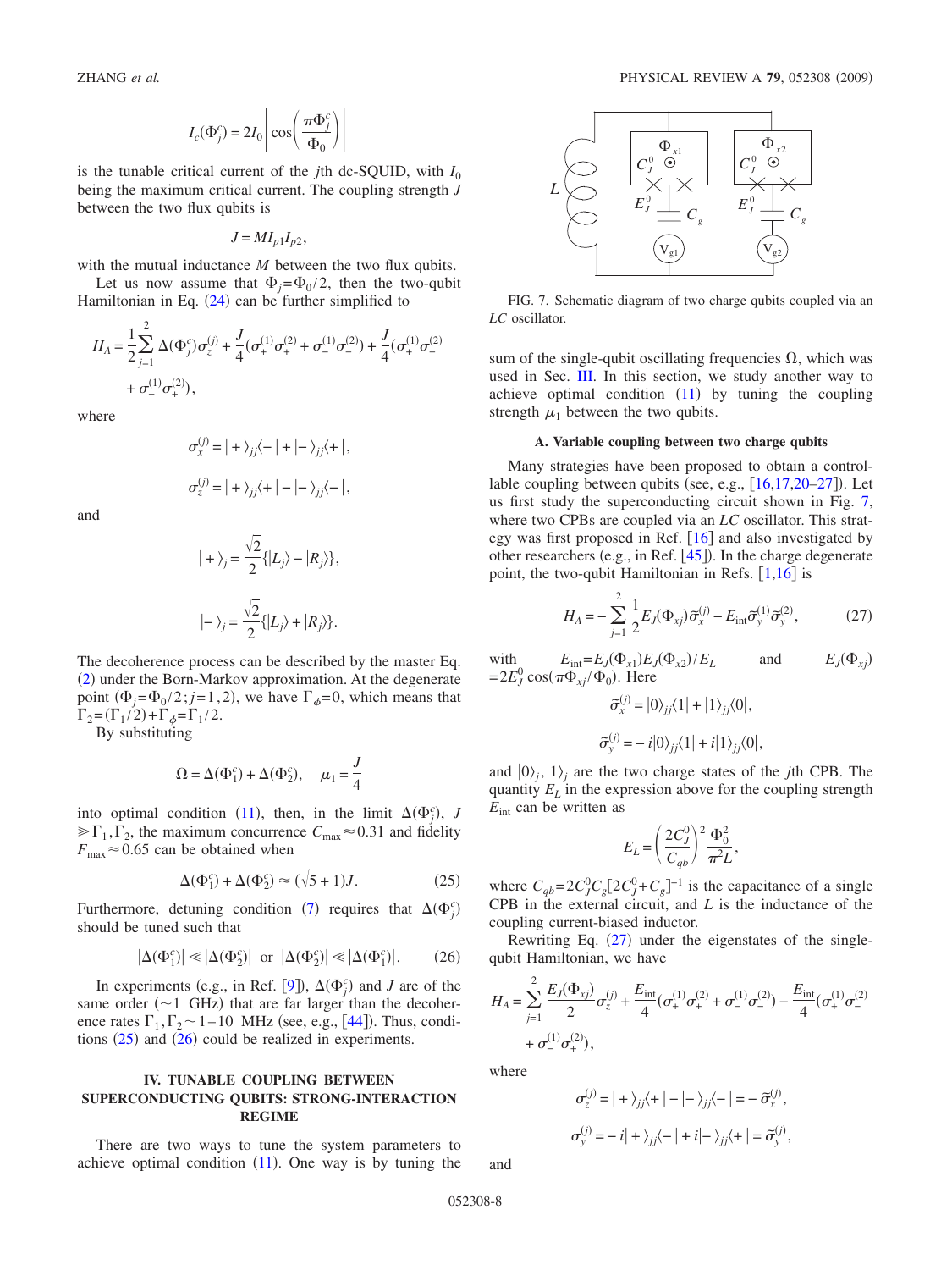<span id="page-8-1"></span>

FIG. 8. Schematic diagram of two three-junction flux qubits coupled via an auxiliary flux qubit.

$$
|+\rangle_j = \frac{1}{\sqrt{2}}\{|0\rangle_j - |1\rangle_j\},
$$
  

$$
|-\rangle_j = \frac{1}{\sqrt{2}}\{|0\rangle_j + |1\rangle_j\}.
$$

Since  $\Gamma_2 = \Gamma_1/2$  at the charge degenerate point, then, replacing  $\Omega$  and  $\mu_1$  in Eq. ([11](#page-3-4)) by  $\Sigma_j E_J(\Phi_{xj})$  and  $E_{int}/4$ , the maximum concurrence  $C_{\text{max}} \approx 0.31$  and fidelity  $F_{\text{max}} \approx 0.65$  can be obtained when the external fluxes  $\Phi_{x1}$  and  $\Phi_{x2}$  are tuned such that

$$
\cos\left(\pi \frac{\Phi_{x1}}{\Phi_0}\right) + \cos\left(\pi \frac{\Phi_{x2}}{\Phi_0}\right) \approx \frac{2}{\sqrt{5} + 1} \frac{E_L}{E_J^0},
$$

when these conditions hold:  $E_L$ ,  $E_J^0 \gg \Gamma_1$ ,  $\Gamma_2$ . Furthermore, detuning condition ([7](#page-2-3)) requires that  $\Phi_{x1}$ ,  $\Phi_{x2}$  should satisfy condition  $(23)$  $(23)$  $(23)$ .

### **B. Variable coupling between two flux qubits**

Our strategy can also be applied to flux qubits with controllable coupling. Here, let us consider a superconducting circuit design as in Ref.  $[21]$  $[21]$  $[21]$  (see Fig. [8](#page-8-1)), where two threejunction flux qubits (qubits 1 and 2) are coupled via an auxiliary three-junction flux qubit (qubit 3). This middle flux qubit (qubit 3), acting as a coupler, is connected to qubits 1 and 2 by sharing junctions *a* and *b* with the same Josephson energy  $E_J^0$ , while junction *c* is smaller than *a* and *b*, with Josephson energy  $\alpha E_J^0$ ,  $\alpha$  < 1. By adiabatically eliminating the degrees of freedom of the auxiliary flux qubit 3, the total Hamiltonian of the flux qubits 1 and 2 becomes  $[21]$  $[21]$  $[21]$ 

$$
H_A = -\frac{1}{2} \sum_{j=1}^{2} \left[ \epsilon(\Phi_j) \tilde{\sigma}_z^{(j)} + \Delta_j \tilde{\sigma}_x^{(j)} \right] + J(\Phi_3) \tilde{\sigma}_z^{(1)} \tilde{\sigma}_z^{(2)},
$$

where  $\epsilon(\Phi_j)$ ,  $\Delta_j$ ,  $j = 1, 2, \tilde{\sigma}_z^{(j)}$ , and  $\tilde{\sigma}_x^{(j)}$  have the same meaning as in Sec. [III B.](#page-6-5) When  $\alpha \ll 1$ , the coupling strength  $J(\Phi_3)$ between the two flux qubits 1 and 2 becomes  $[21]$  $[21]$  $[21]$ 

$$
J(\Phi_3) \approx \frac{\alpha I_{p1} I_{p2}}{4e^2 E_J^0} \cos\left(2\pi \frac{\Phi_3}{\Phi_0}\right) \equiv J_0 \cos\left(2\pi \frac{\Phi_3}{\Phi_0}\right). \quad (28)
$$

<span id="page-8-2"></span>From Eq. ([28](#page-8-2)), the coupling strength  $J(\Phi_3)$  is tunable by varying the flux  $\Phi_3$  piercing the superconducting loop of the auxiliary qubit 3.

At the flux degenerate point, i.e.,  $\Phi_i = \Phi_0 / 2$  for both qubits, and using the eigenstates of the single-qubit Hamiltonian, we have

$$
H_A = \frac{1}{2} \sum_{j=1}^{2} \Delta_j \sigma_z^{(j)} + J(\Phi_3) \sigma_x^{(1)} \sigma_x^{(2)} = \frac{1}{2} \sum_{j=1}^{2} \Delta_j \sigma_z^{(j)}
$$
  
+ 
$$
\frac{J(\Phi_3)}{4} (\sigma_+^{(1)} \sigma_+^{(2)} + \sigma_-^{(1)} \sigma_-^{(2)}) + \frac{J(\Phi_3)}{4} (\sigma_+^{(1)} \sigma_-^{(2)} + \sigma_-^{(1)} \sigma_+^{(2)}).
$$

Since the two flux qubits are at their flux degenerate points, then, replacing  $\Omega$  and  $\mu_1$  in Eq. ([11](#page-3-4)) by  $\Delta_1 + \Delta_2$  and  $J(\Phi_3)/4$ , the maximum stationary concurrence  $C_{\text{max}} \approx 0.31$  and fidelity  $F_{\text{max}} \approx 0.65$  can be obtained when  $J(\Phi_3) \approx (\Delta_1 + \Delta_2)/(\sqrt{5})$  $+1),$  i.e.,

$$
\cos\left(2\pi\frac{\Phi_3}{\Phi_0}\right) \approx \frac{(\Delta_1 + \Delta_2)}{(\sqrt{5} + 1)J_0},
$$

when these conditions hold:  $\Delta_1, \Delta_2, J_0 \gg \Gamma_1, \Gamma_2$ .

From the experiment [[21](#page-13-11)], where  $\Delta_1$ ,  $\Delta_2$ , and  $J_0$  are of the same order ( $\sim$ 1 GHz) and far larger than  $\Gamma_1, \Gamma_2$  $(\sim 1 - 10$  MHz), the above optimal condition could be satisfied by varying the magnetic flux  $\Phi_3$  through the middle superconducting loop.

Furthermore, in order to satisfy detuning condition  $(7)$  $(7)$  $(7)$ , the tunneling amplitude  $\Delta_i$  of the flux qubits should satisfy

$$
|\Delta_1| \ll |\Delta_2| \text{ or } |\Delta_2| \ll |\Delta_1|.
$$

This can be realized by replacing the small junctions of the two flux qubits (on the left and right of Fig. [8](#page-8-1)) by dc-SQUIDs, to introduce extra control parameters, just like what we have done in Fig. [6.](#page-6-3)

## <span id="page-8-0"></span>**V. TUNABLE COUPLING BETWEEN SUPERCONDUCTING QUBITS: WEAK INTERACTION REGIME**

In this section, we study how to prepare entangled states in superconducting circuits where two charge qubits are coupled to a one-dimensional transmission line resonator. Since the interaction strength  $(10-100$  MHz) between the two charge qubits coupled via the resonator is far smaller than the single-qubit oscillating frequency  $(5-15 \text{ GHz})$ , then we are now considering the weak-interaction regime. From the analysis in Sec. II  $\overline{B}$ , in order to prepare entangled states in this case, the following time-dependent interaction Hamiltonian should be introduced:

$$
H_{\rm int} = \mu_1 (e^{-i(\Omega t + \phi_0)} \sigma_+^{(1)} \sigma_+^{(2)} + e^{i(\Omega t + \phi_0)} \sigma_-^{(1)} \sigma_-^{(2)}).
$$

The main idea in this section is the following: borrowing strategies that produce controllable squeezed fields in optical cavities (see, e.g.,  $[46]$  $[46]$  $[46]$ ), an auxiliary flux qubit circuit is introduced to squeeze the oscillating mode in the resonator (see Fig. [9](#page-9-0)). The auxiliary flux qubit circuit in fact acts like a  $\Delta$ -shaped three-level atom which is further driven by a classical field. By adiabatically eliminating the degrees of freedom of the auxiliary flux qubit circuit, one can obtain a controllable squeezed field in the resonator where the squeezed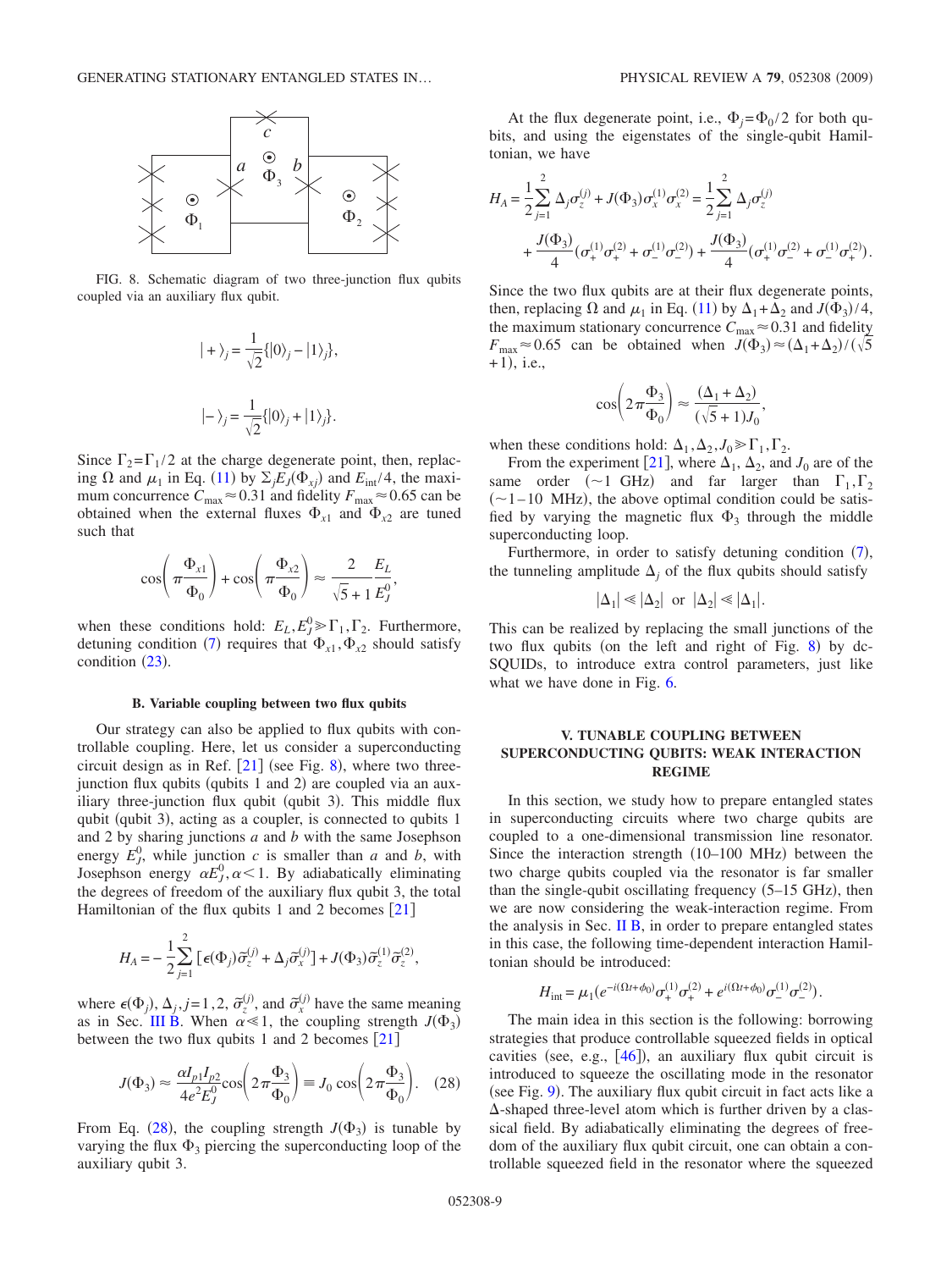<span id="page-9-0"></span>

FIG. 9. Schematic diagram of our proposal for producing quantum entanglement in two charge qubits coupled to a resonator.

coefficient is tunable by changing the coupling strength between the classical driving field and the auxiliary flux qubit. With the help of the controllable squeezed field in the resonator, one can continuously adjust the stationary entanglement between the two qubits.

### **A. Controllable squeezed electric field in a transmission line resonator**

<span id="page-9-3"></span>We first show how to obtain a controllable squeezed electric field  $\left[47 - 50\right]$  $\left[47 - 50\right]$  $\left[47 - 50\right]$  in the resonator by using a theoretical proposal of realizing squeezed states in cavities  $[46]$  $[46]$  $[46]$ . The aux-iliary flux qubit circuit in our proposal (shown in Fig. [9](#page-9-0)) acts as a three-level system with  $\Delta$ -type transition [[38](#page-14-7)[,39](#page-14-8)].

As depicted in Fig. [10,](#page-9-1) we are now considering a threelevel system with a ground energy level  $|g\rangle$ , an intermediate energy level  $|i\rangle$ , and an excited energy level  $|e\rangle$ . Here, the transitions  $|g\rangle \leftrightarrow |i\rangle$  and  $|e\rangle \leftrightarrow |i\rangle$  are coupled dispersively to the quantized cavity mode in the resonator, with coupling strengths  $\lambda_g$  and  $\lambda_e$ . The transition  $|g\rangle \leftrightarrow |e\rangle$  is coupled dispersively to a classical field with coupling strength  $\lambda_d$  and frequency  $\Omega$ . In the rotating-wave approximation, the total Hamiltonian of the three-level artificial atom and the resonator can be expressed as  $H = H_0 + V$ , with

$$
H_0 = \tilde{\omega}_c a^\dagger a - \tilde{\omega}_c |g\rangle\langle g| + \delta |i\rangle\langle i| + \tilde{\omega}_c |e\rangle\langle e|,
$$

<span id="page-9-1"></span>

FIG. 10. Schematic diagrams for realizing a controllable squeezed electromagnetic field in a resonator coupled to an auxiliary flux qubit. (a) The auxiliary flux qubit and the transmission line resonator: the parameters in the auxiliary flux qubit are the same as those in Ref.  $[39]$  $[39]$  $[39]$ ; by varying the flux  $\Phi_s$  threading through the SQUID loop one can obtain a  $\Delta$ -shaped three-level artificial atom. (b) Transition energy-level diagram of the  $\Delta$ -shaped three-level artificial atom.

$$
V = (\lambda_g a |i\rangle\langle g| + \text{H.c.}) + (\lambda_e a |e\rangle\langle i| + \text{H.c.})
$$
  
+ (\lambda\_d |e\rangle\langle g|e^{-i\Omega t} + \text{H.c.}), (29)

where H.c. means Hermitian conjugate;  $\tilde{\omega}_c$  is the frequency of the resonator;  $\delta$  is defined as a detuning from the energy levels  $|e\rangle$  and  $|g\rangle$  to the intermediate energy level  $|i\rangle$ .

Let us initially prepare the artificial atom in the intermediate level  $|i\rangle$ . With the help of the dispersive-detuning condition

$$
\delta \!\geqslant\! |\lambda_g|, |\lambda_e|, |\widetilde{\Omega} - 2 \widetilde{\omega}_c|,
$$

one can obtain the following reduced Hamiltonian by adiabatically eliminating the degrees of freedom of the threelevel artificial atom  $[46]$  $[46]$  $[46]$ :

$$
H_c = \omega_c a^\dagger a + \xi (e^{-i(\tilde{\Omega}t + \tilde{\phi}_0)} a^{\dagger 2} + e^{i(\tilde{\Omega}t + \tilde{\phi}_0)} a^2),\tag{30}
$$

where

$$
\omega_c = \widetilde{\omega}_c + \frac{2}{\delta} (|\lambda_g|^2 + |\lambda_e|^2)
$$

is the effective frequency of the cavity mode;  $\xi$  and  $\tilde{\phi}_0$  are *the effective amplitude and the initial phase of the squeezed field*. The relation between  $\xi$  and  $\overline{\phi}_0$  is given by

$$
\xi \exp(i\widetilde{\phi}_0) = \frac{2}{\delta^2} \lambda_d \lambda_g \lambda_e.
$$

Notice that one can *continuously adjust*  $\xi$  by varying the coupling strength  $\lambda_d$  between the classical field and the three-level artificial atom.

## **B. Tunable coupling between qubits**

In Fig. [9,](#page-9-0) let us now consider the interaction between the two charge qubits and the cavity field. After eliminating the degrees of freedom of the auxiliary three-level system, we can obtain the following total Hamiltonian of the charge qubits and the cavity field:

<span id="page-9-2"></span>
$$
H = \xi(e^{-i(\tilde{\Omega}t + \tilde{\phi}_0)}a^{\dagger 2} + e^{i(\tilde{\Omega}t + \tilde{\phi}_0)}a^2) + \sum_{j=1}^2 g(\eta_j - \cos \alpha_j \sigma_z^{(j)})
$$

$$
+ \sin \alpha_j \sigma_x^{(j)}(a^{\dagger} + a) + \frac{1}{2} \sum_{j=1}^2 \omega_{aj} \sigma_z^{(j)} + \omega_c a^{\dagger} a, \qquad (31)
$$

where

$$
\omega_{aj} = \sqrt{E_J^2(\Phi_{xj}) + E_C^2(n_{gj})}
$$

has the same meaning with the corresponding quantity in Secs. [III](#page-5-0) and [IV;](#page-7-0)  $g = -e(C_g/C_\Sigma)V_{\text{rms}}^0$  is the coupling strength between the resonator and a single qubit;  $C_{\Sigma}$  is the total capacitance of a qubit;  $V_{\text{rms}}^0 = \sqrt{\omega_c/2C_r}$  is the root mean square (rms) of the voltage across the  $LC$  circuit;  $C_r$  is the capacitance of the resonator;  $\eta_i = 1 - 2n_{gi}$ ; and the angle  $\alpha_i$  $=$ arctan $[E_J(\Phi_{xj})/E_C(1-2n_{gj})].$ 

By using the rotating-wave approximation and assuming that  $n_{gj} = 1/2(j=1,2)$ , the total Hamiltonian *H* in Eq. ([31](#page-9-2)) can be rewritten as  $\lceil 36 \rceil$  $\lceil 36 \rceil$  $\lceil 36 \rceil$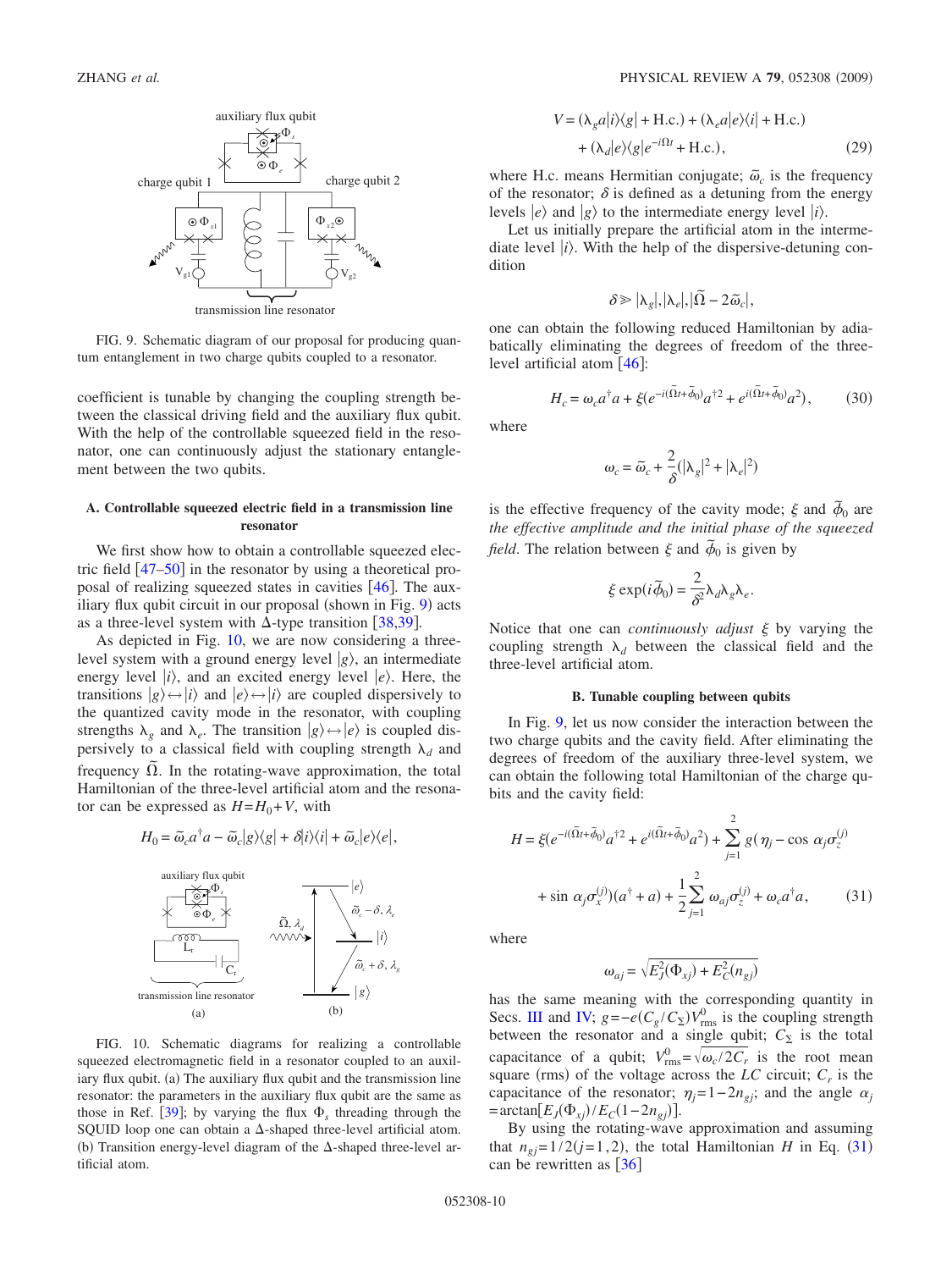$$
H_{JC} = \omega_c a^{\dagger} a + \sum_{j=1}^{2} \frac{E_J(\Phi_x)}{2} \sigma_z^{(j)} + \sum_{j=1}^{2} g(a^{\dagger} \sigma_-^{(j)} + a \sigma_+^{(j)}) + \xi (e^{-i(\tilde{\Omega}t + \tilde{\phi}_0)} a^{\dagger 2} + e^{i(\tilde{\Omega}t + \tilde{\phi}_0)} a^2).
$$

Here, to simplify our discussions, we have set  $\Phi_{x1} = \Phi_{x2}$  $=\Phi_{r}$ .

We now assume that the qubits and the cavity field are in the dispersive regime, i.e.,

$$
\Delta = [E_J(\Phi_x) - \omega_c] \sim 100 \text{ MHz} \ge |g| \sim 10 \text{ MHz}.
$$

Thus, we can introduce the following unitary transformation to diagonalize the Hamiltonian  $H_{JC}$ :

$$
U = \exp\left[\frac{g}{\Delta} \sum_{j=1}^{2} \left( a \sigma_{+}^{(j)} - a^{\dagger} \sigma_{-}^{(j)} \right) \right].
$$

Up to first order in  $g/\Delta$ , we have

$$
UH_{JC}U^{\dagger} \approx \omega_c a^{\dagger} a + \xi e^{-i(\tilde{\Omega}t + \tilde{\phi}_0)} a^{\dagger 2} + \xi e^{i(\tilde{\Omega}t + \tilde{\phi}_0)} a^2
$$
  
+ 
$$
\sum_{j=1}^2 \left[ \frac{\tilde{\omega}_a}{2} + \frac{4g^2}{\Delta^2} (\xi e^{-i(\tilde{\Omega}t + \tilde{\phi}_0)} a^{\dagger 2} + \text{H.c.}) + \frac{4g^2}{\Delta} a^{\dagger} a \right] \sigma_z^{(j)} + \sum_{j=1}^2 \left[ \left( \frac{2g \xi e^{-i(\tilde{\Omega}t + \tilde{\phi}_0)}}{\Delta} a^{\dagger} + \frac{g^2 \xi e^{-i(\tilde{\Omega}t + \tilde{\phi}_0)}}{\Delta^2} \right) \sigma_+^{(j)} + \text{H.c.} \right] + \mu_1 (e^{-i(\tilde{\Omega}t + \tilde{\phi}_0)} \sigma_+^{(1)} \sigma_+^{(2)} + e^{i(\tilde{\Omega}t + \tilde{\phi}_0)} \sigma_-^{(1)} \sigma_-^{(2)}) + \mu_2 (\sigma_+^{(1)} \sigma_-^{(2)} + \sigma_-^{(1)} \sigma_+^{(2)}),
$$

where

$$
\widetilde{\omega}_a = E_J(\Phi_x) + 4g^2/\Delta,
$$
  

$$
\mu_1 = 2g^2 \xi/\Delta^2, \quad \mu_2 = g^2/\Delta.
$$

By adiabatically eliminating the degrees of freedom of the resonator, the following two-qubit Hamiltonian can be obtained:

$$
H_A \approx \sum_{j=1}^{2} \frac{E_j(\Phi_x)}{2} \sigma_z^{(j)} + \mu_2(\sigma_+^{(1)} \sigma_-^{(2)} + \sigma_-^{(1)} \sigma_+^{(2)})
$$
  
+ 
$$
\mu_1(e^{-i(\tilde{\Omega}t + \tilde{\phi}_0)} \sigma_+^{(1)} \sigma_+^{(2)} + e^{i(\tilde{\Omega}t + \tilde{\phi}_0)} \sigma_-^{(1)} \sigma_-^{(2)}).
$$

Here, we have omitted all the single-qubit terms induced by the interaction between qubits and the resonator because of the conditions

$$
E_J(\Phi_x)/2 \geq g^2/\Delta, \xi g/\Delta.
$$

As analyzed in Sec. [V A,](#page-9-3) we can continuously adjust the parameter  $\xi$ , thus the coupling strength  $\mu_1$  is continuously tunable.

Since the two superconducting charge qubits also interact with the uncontrollable degrees of freedom in the environment (e.g., quantum noises induced by charge fluctuations on

the electric gates), the discussed two-qubit system should be considered as an open quantum system. For this two-qubit system, the master Eq.  $(2)$  $(2)$  $(2)$  can be obtained under the Born-Markov approximation  $[26]$  $[26]$  $[26]$ . From Eq.  $(19)$  $(19)$  $(19)$ , at the charge degenerate points for both qubits, we know that the optimal concurrence  $C_{\text{max}} \approx 0.31$  and fidelity  $F_{\text{max}} \approx 0.65$  can be obtained when

$$
\widetilde{\Omega} = 2E_J(\Phi_x), \quad \xi = \frac{1}{\sqrt{5} + 1} \frac{\Delta^2}{g^2} \Gamma_1.
$$

Using now the same experimental parameters from Ref.  $[26]$  $[26]$  $[26]$ :

$$
\Delta = E_J - \omega_r = 5 \text{ GHz} - 4.8 \text{ GHz} = 200 \text{ MHz},
$$
  

$$
g = 20 \text{ MHz}, \quad \Gamma_1/2\pi \sim 0.1 \text{ MHz},
$$
  

$$
\lambda_g, \lambda_e \sim 10 \text{ MHz}, \quad \delta \sim 100 \text{ MHz},
$$

the squeezed amplitude  $\xi$  is of the order of 1 MHz, which can be realized by a strong microwave driving field with coupling strength  $\lambda_d$  ~ 100 MHz. These parameters show that our entanglement-production proposal is experimentally realizable.

Although this section mainly concentrates on how to prepare entangled states in two charge qubits coupled to a transmission line resonator, our proposal is also extendable to two flux qubits in a coplanar transmission line resonator  $[51]$  $[51]$  $[51]$ . Since the system parameters  $\lceil 51 \rceil$  $\lceil 51 \rceil$  $\lceil 51 \rceil$  are almost of the same order of those for charge qubits, there is no essential difference between them, as far as applying our proposal.

#### **VI. CONCLUSIONS**

<span id="page-10-0"></span>In summary, we study the stationary entanglement for two-qubit systems, each qubit with independent decoherence channels. We discussed two scenarios: (i) no time-dependent field or (ii) a time-dependent field is applied to the two-qubit system. We find that by tuning the single-qubit and two-qubit parameters a maximum concurrence of the stationary entangled states is about 0.31 and a maximum fidelity between the maximally entangled states and the stationary state is about 0.65 for such two-qubit system.

It should be noted that the detuning between the frequencies of the two qubits should be large enough for scenario (i), so that the nonrotating term cannot be neglected. However, for scenario (ii), the frequency of the time-dependent field should match the sum of the frequencies of the two qubits. Thus, the nonrotating term is naturally kept. The qubit with the highest frequency might excite the higher energy levels of the qubit with lower frequency for case (i), or the timedependent field might excite the higher energy levels of both qubits for case (ii). To make the two-level approximation valid, we assume that the transition frequency from the first excited state to the second excited state satisfies either the condition in Eq.  $(9)$  $(9)$  $(9)$  for case  $(i)$ , or the condition in Eq.  $(17)$  $(17)$  $(17)$ for case (ii). These conditions can be satisfied in physical systems.

As examples, we apply our general theory to several different superconducting quantum circuits. For two supercon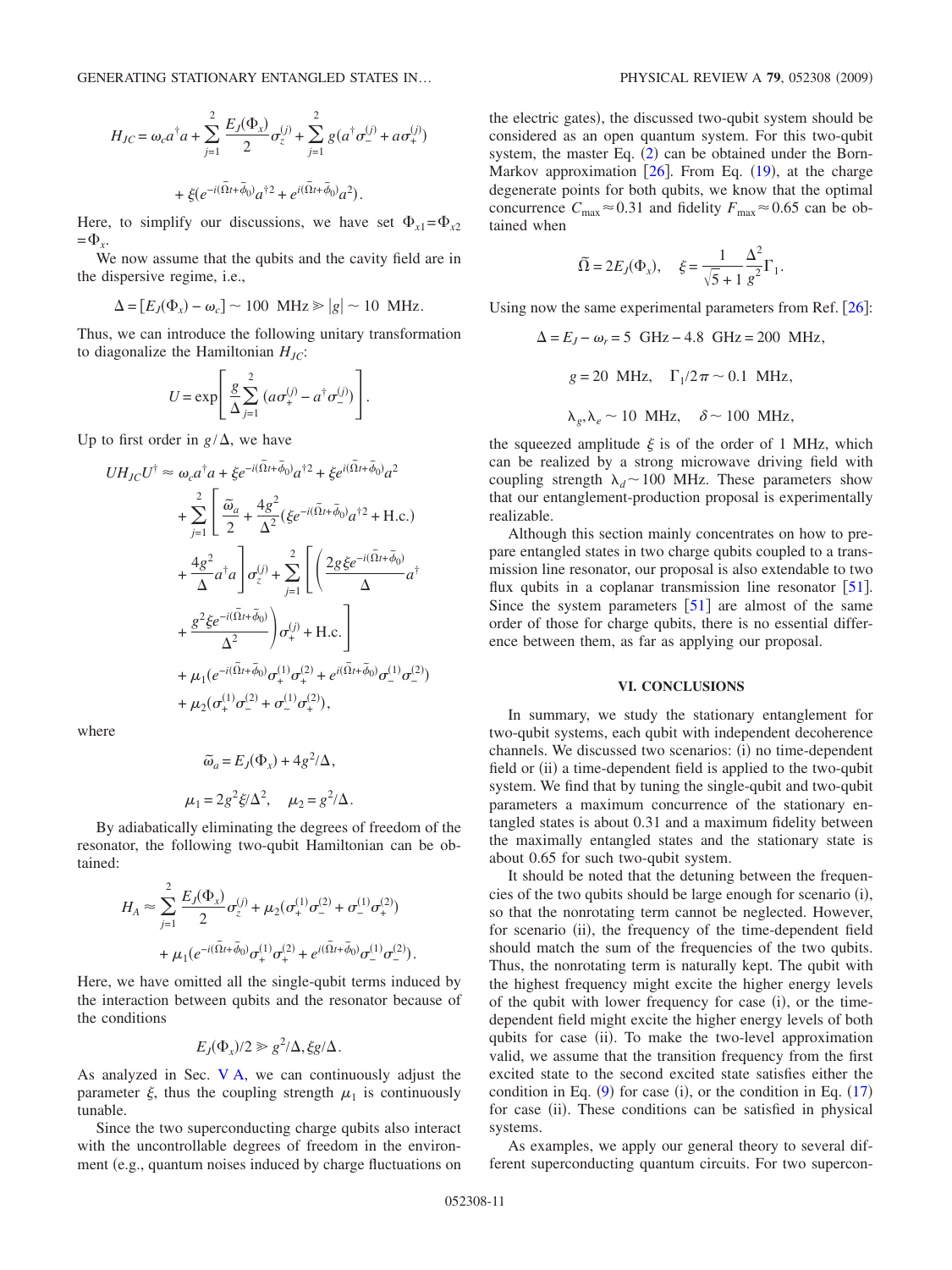tive element, one can tune the stationary entanglement by varying either the single-qubit oscillating frequencies or the coupling strengths between the qubits. For superconducting qubits weakly coupled via a quantum cavity (e.g., a transmission line resonator), an auxiliary superconducting three-level system [[38](#page-14-7)[,39](#page-14-8)] with  $\Delta$ -shaped transition is introduced to induce a controllable squeezed field in the cavity. Such a controllable quantum squeezed field can be further used to entangle two qubits in open environments.

Even though the proposed strategy can be used to produce stationary entanglement, the obtained entanglement may not be high enough to be used in quantum information processing. Additional entanglement purification processes (e.g.,  $[41]$  $[41]$  $[41]$ ) should be introduced to increase the stationary entanglement. These procedures could make the superconducting circuit too complex. For this reason, further research (possibly using the methods in Ref.  $[52]$  $[52]$  $[52]$ ) will be focused on modifying our proposal to obtain higher stationary entanglement.

Another interesting problem would be to develop a shorttime regime dissipation-induced entanglement production strategy, e.g., to investigate the entanglement production when the decoherence and dissipation effects cannot be omitted during the gate operation process. In this regime, the correlation effects of the environmental noises should be considered, which leads to non-Markovian noises  $[53]$  $[53]$  $[53]$ . Different effects may be produced under non-Markovian noises. The existing decoherence suppression strategies  $[54,55]$  $[54,55]$  $[54,55]$  $[54,55]$ against non-Markovian noises may be helpful to solve this problem.

### **ACKNOWLEDGMENTS**

F.N. acknowledges partial support from the National Security Agency (NSA), Laboratory Physical Science (LPS), Army Research Office (USARO), National Science Foundation (NSF) Grant No. EIA-0130383, and JSPS-RFBR Grant No. 06-02-91200. J.Z. was supported by the National Natural Science Foundation of China under Grants No. 60704017, No. 60433050, No. 60635040, and No. 60674039 and the China Postdoctoral Science Foundation. T.J.T. would also like to acknowledge partial support from the U.S. Army Research Office under Grant No. W911NF-04-1-0386.

### **APPENDIX: DERIVATION OF THE MAXIMUM CONCURRENCE AND FIDELITY**

In this appendix, we show the derivation of the concurrence *C* of the stationary state  $\rho_{\infty}$  and the fidelity *F* between  $\rho_{\infty}$  and the maximally entangled state  $\rho_m$ . Thus, we will derive Eq.  $(6)$  $(6)$  $(6)$  in the main text.

In order to simplify our discussions, let us use the socalled coherent vector picture as in Refs.  $[56,57]$  $[56,57]$  $[56,57]$  $[56,57]$ . Considering the inner product  $\langle X, Y \rangle = \text{tr}(X^{\dagger}Y)$ , we can find the following matrix basis for all two-qubit matrices:

,

<span id="page-11-0"></span>
$$
\left\{\frac{1}{2}I_{4\times 4}, \Omega_{14}^{x}, \Omega_{14}^{y}, \Omega_{23}^{x}, \Omega_{23}^{y}, \frac{1}{2}\sigma_{x}^{(1)}, \frac{1}{2}\sigma_{y}^{(1)}, \frac{1}{2}\sigma_{x}^{(2)}, \frac{1}{2}\sigma_{y}^{(2)}, \frac{1}{2}\sigma_{x}^{(1)}\sigma_{z}^{(2)}, \frac{1}{2}\sigma_{z}^{(1)}\sigma_{x}^{(2)}, \frac{1}{2}\sigma_{y}^{(1)}\sigma_{z}^{(2)}, \frac{1}{2}\sigma_{z}^{(1)}\sigma_{y}^{(2)}, \Omega_{14}^{z}, \Omega_{23}^{z}, \frac{1}{2}\sigma_{z}^{(1)}\sigma_{z}^{(2)}, \right\}
$$
(A1)

where  $I_{4\times4}$  is the  $4\times4$  identity matrix, and  $\Omega_{14}^x$ ,  $\Omega_{14}^y$ ,  $\Omega_{23}^x$ ,  $\Omega_{23}^y$ ,  $\Omega_{14}^z$ , and  $\Omega_{23}^z$  are defined as

$$
\Omega^x_{14} = \begin{pmatrix} 1 \\ 0 \\ 0 \\ \frac{1}{\sqrt{2}} \\ 0 \end{pmatrix}, \quad \Omega^y_{14} = \begin{pmatrix} -i \\ i \\ 0 \\ \frac{i}{\sqrt{2}} \\ 0 \end{pmatrix},
$$

$$
\Omega_{23}^{x} = \begin{pmatrix} 0 \\ \frac{1}{\sqrt{2}} \\ \frac{1}{\sqrt{2}} \\ 0 \end{pmatrix}, \quad \Omega_{23}^{y} = \begin{pmatrix} 0 \\ -i \\ \frac{i}{\sqrt{2}} \\ 0 \end{pmatrix}
$$

052308-12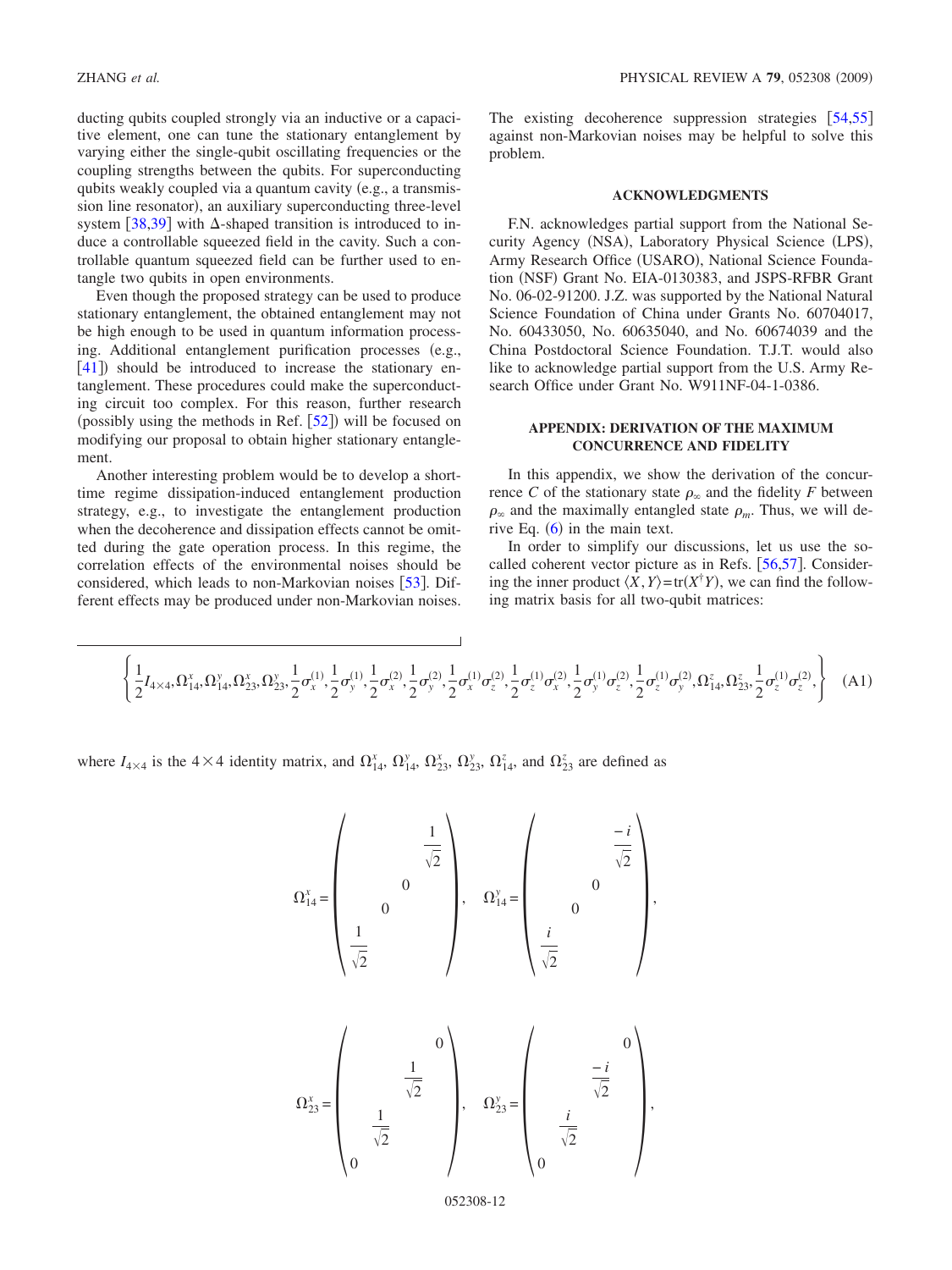

The system density matrix  $\rho$  can be expanded under this matrix basis as

$$
\rho = \frac{1}{4}I_{4\times4} + \sum_{i=1}^{15} m_i \Omega_i,
$$

where  $\Omega_i$  (*i*=1, ..., 15) are all traceless basis matrices in Eq. ([A1](#page-11-0)) and  $m_i = \text{tr}(\Omega_i \rho)$ .

Let  $m = (m_1, \ldots, m_{15})^T$ , and thus the master Eq. ([2](#page-1-1)) can be rewritten as  $[56,57]$  $[56,57]$  $[56,57]$  $[56,57]$ 

$$
\dot{m} = O_A m + Dm + g,\tag{A2}
$$

<span id="page-12-0"></span>where  $O_A$  is the adjoint representation matrix of  $-iH_A$  and  $(Dm+g)$  is the coherent vector representation of the Lindblad terms

$$
\sum_{j=1}^2 \Gamma_1 \mathcal{D}[\sigma_{-j}]\rho + \sum_{j=1}^2 2\Gamma_{\phi}[\sigma_{zj}]\rho,
$$

with  $D \le 0$  and *g* a constant vector. Further, let

$$
m^{p} = (m_{14}^{x}, m_{14}^{y}, m_{23}^{x}, m_{23}^{y})^{T},
$$

$$
m^{q} = (m_{14}^{z}, m_{23}^{z}, m_{zz})^{T},
$$

$$
m^{\epsilon} = (m_{x0}, m_{y0}, m_{0x}, m_{0y}, m_{xz}, m_{zx}, m_{yz}, m_{zy})^{T},
$$

where

$$
m_{14}^{\alpha} = \text{tr}(\Omega_{14}^{\alpha}\rho), \quad m_{23}^{\beta} = \text{tr}(\Omega_{23}^{\beta}\rho), \quad \alpha, \beta = x, y, z,
$$

$$
m_{\alpha\beta} = \text{tr}\left[\left(\frac{1}{2}\sigma_{\alpha}^{(1)}\sigma_{\beta}^{(2)}\right)\rho\right], \quad \alpha, \beta = 0, x, y, z,
$$

<span id="page-12-1"></span>and  $\sigma_0^{(j)} = I_{2 \times 2}(j=1,2)$  are  $2 \times 2$  identity matrices acting on the qubit  $j$ . Then, we can rewrite Eq.  $(A2)$  $(A2)$  $(A2)$  as

$$
\dot{m}^{p} = O_{0}^{p} m^{p} + \sum_{i=1}^{4} u_{i} O_{i}^{\eta} m^{\eta} + D^{p} m^{p},
$$
  

$$
\dot{m}^{\eta} = \sum_{i=1}^{4} u_{i} (-O_{i}) m^{p} + D^{\eta} m^{\eta} + g^{\eta},
$$
  

$$
\dot{m}^{\epsilon} = \sum_{i=1}^{4} u_{i} O_{i}^{\epsilon} m^{\epsilon} + D^{\epsilon} m^{\epsilon},
$$
 (A3)

where  $D^p = -4(\Gamma_1 + 2\Gamma_\phi)I_{4\times 4} = -8\Gamma_2 I_{4\times 4}$  and

$$
u_{1} = 8\mu_{1} \cos \theta_{1}, \quad u_{2} = 8\mu_{1} \sin \theta_{1},
$$
\n
$$
u_{3} = 8\mu_{2} \cos \theta_{2}, \quad u_{4} = -8\mu_{2} \sin \theta_{2},
$$
\n
$$
O_{0}^{p} = \begin{pmatrix} 0 & \Omega & & & \\ -\Omega & 0 & & & \\ & 0 & & \omega_{a1} - \omega_{a2} \\ & & \omega_{a2} - \omega_{a1} & 0 \end{pmatrix},
$$
\n
$$
O_{1}^{q} = \begin{pmatrix} 0 & 0 & 0 \\ -1 & 0 & 0 \\ 0 & 0 & 0 \end{pmatrix}, \quad O_{2}^{q} = \begin{pmatrix} 1 & 0 & 0 \\ 0 & 0 & 0 \\ 0 & 0 & 0 \end{pmatrix},
$$
\n
$$
O_{3}^{q} = \begin{pmatrix} 0 & 0 & 0 \\ 0 & 0 & 0 \\ 0 & 0 & 0 \end{pmatrix}, \quad O_{4}^{q} = \begin{pmatrix} 0 & 0 & 0 \\ 0 & 0 & 0 \\ 0 & 1 & 0 \end{pmatrix},
$$
\n
$$
D^{q} = \begin{pmatrix} -4\Gamma_{1} & 0 & 0 \\ 0 & -4\Gamma_{1} & 0 \\ 4\sqrt{2}\Gamma_{1} & 0 & -8\Gamma_{1} \end{pmatrix}, \quad g^{q} = \begin{pmatrix} 2\sqrt{2}\Gamma_{1} \\ 0 \\ 0 \\ 0 \end{pmatrix}.
$$

 $D^{\epsilon}$  and  $O_i^{\epsilon}$  in the last equation in Eq. ([A3](#page-12-1)) are, respectively, negative and traceless skew-symmetric matrices.

 $(A4)$ 

With simple calculations, we can obtain the following stationary solution of Eq.  $(A3)$  $(A3)$  $(A3)$ :

$$
m^{\epsilon}(\infty) = 0
$$
,  $m^x_{23}(\infty) = m^y_{23}(\infty) = m^z_{23}(\infty) = 0$ ,

$$
m_{14}^{x}(\infty) = \frac{1}{\sqrt{2}} p \cos(\theta_1 - \phi), \quad m_{14}^{y}(\infty) = \frac{1}{\sqrt{2}} p \sin(\theta_1 - \phi),
$$

$$
m_{14}^{z}(\infty) = \frac{\sqrt{2}}{4} \left\{ 1 + \sqrt{1 - \frac{8\Gamma_2}{\Gamma_1} p^2} \right\},
$$

$$
m_{zz}(\infty) = \frac{1}{4} \left\{ 1 + \sqrt{1 - \frac{8\Gamma_2}{\Gamma_1} p^2} \right\},
$$

where p and  $\phi$  are given in Eq. ([5](#page-2-0)), from which we can calculate the stationary state  $\rho_{\infty}$  and the stationary fidelity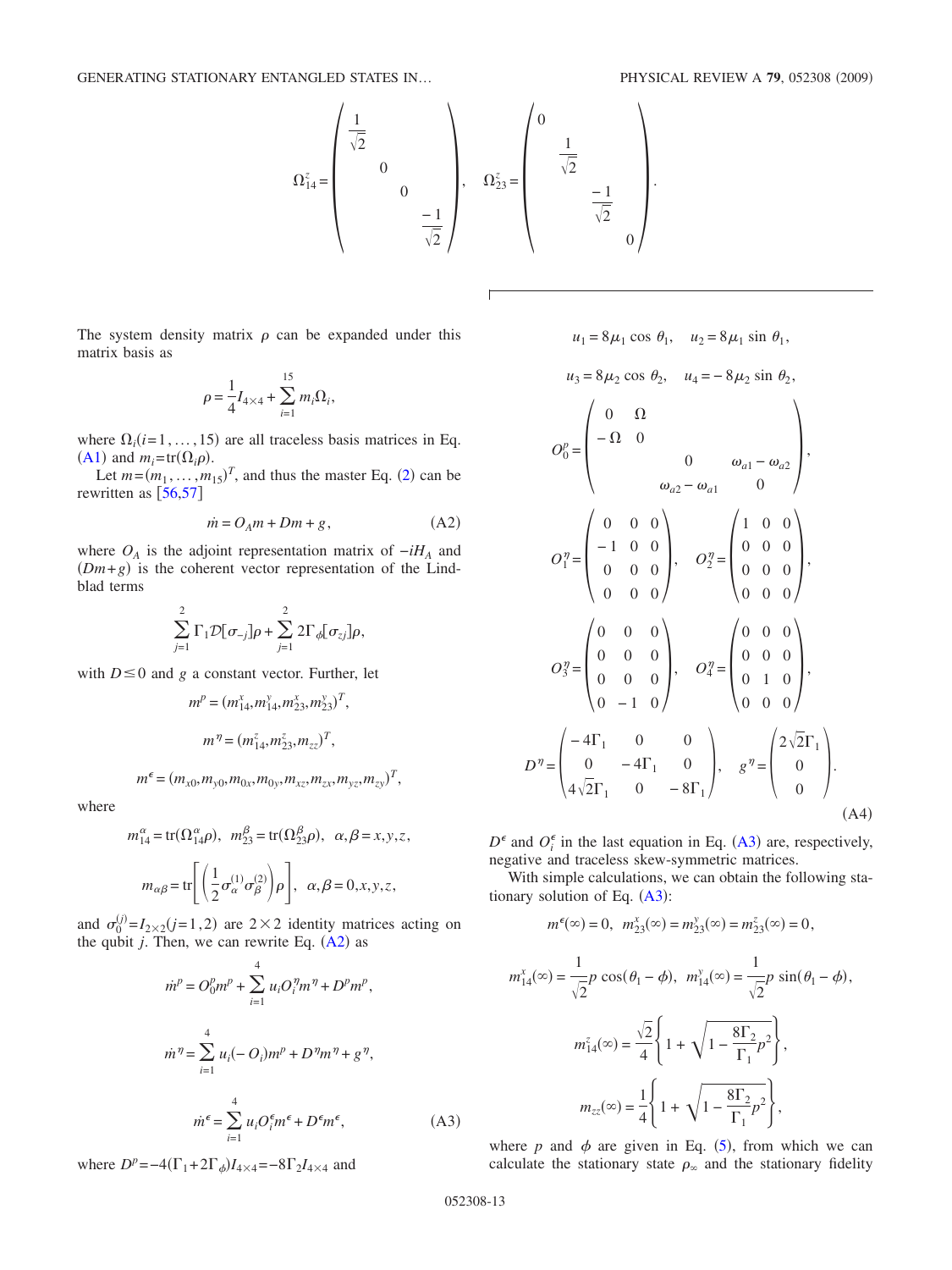$F(\rho_\infty)$  in Eq. ([6](#page-2-1)).

Further, recall that the concurrence of the quantum state

$$
\rho = \begin{pmatrix} a & & w \\ & b & z \\ & & z^* & c \\ w^* & & & d \end{pmatrix}
$$

can be analytically solved as  $[58]$  $[58]$  $[58]$ 

$$
C(\rho) = 2 \max\{|w| - \sqrt{bc}, |z| - \sqrt{ad}, 0\},\
$$

from which we can obtain the stationary concurrence  $C(\rho_\infty)$ in Eq.  $(6)$  $(6)$  $(6)$ .

- 1 Y. Makhlin, G. Schön, and A. Shnirman, Rev. Mod. Phys. **73**, 357 (2001).
- <span id="page-13-20"></span><span id="page-13-0"></span>2 G. Wendin and V. S. Shumeiko, *Handbook of Theoretical and Computational Nanoscience* Forschungszentrum Karlsruhe, Germany, 2005); e-print arXiv:cond-mat/0508729.
- [3] J. Q. You and F. Nori, Phys. Today **58** (11), 42 (2005).
- <span id="page-13-19"></span>[4] J. Clarke and F. K. Wilhelm, Nature (London) **453**, 1031  $(2008).$
- <span id="page-13-1"></span>5 Yu. A. Pashkin, T. Yamamoto, O. Astafiev, Y. Nakamura, D. Averin, and J. Tsai, Nature (London) 421, 823 (2003).
- <span id="page-13-2"></span>6 T. Yamamoto, Yu. A. Pashkin, O. Astafiev, Y. Nakamura, and J. Tsai, Nature (London) **425**, 941 (2003).
- <span id="page-13-5"></span>7 A. J. Berkley, H. Xu, R. C. Ramos, M. A. Gubrud, F. W. Strauch, P. R. Johnson, J. R. Anderson, A. J. Dragt, C. J. Lobb, and F. C. Wellstood, Science 300, 1548 (2003).
- <span id="page-13-6"></span>[8] A. Izmalkov, M. Grajcar, E. Ilichev, Th. Wagner, H. G. Meyer, A. Yu. Smirnov, M. H. S. Amin, A. Maassen van den Brink, and A. M. Zagoskin, Phys. Rev. Lett. 93, 037003 (2004).
- 9 J. B. Majer, F. G. Paauw, A. C. J. terHaar, C. J. P. M. Harmans, and J. E. Mooij, Phys. Rev. Lett. 94, 090501 (2005).
- <span id="page-13-18"></span><span id="page-13-7"></span>10 R. McDermott, R. W. Simmonds, M. Steffen, K. B. Cooper, K. Cicak, K. D. Osborn, S. Oh, D. P. Pappas, and J. M. Martinis, Science 307, 1299 (2005).
- <span id="page-13-3"></span>11 T. Hime, P. A. Reichardt, B. L. T. Plourde, T. L. Robertson, C. E. Wu, A. V. Ustinov, and J. Clarke, Science **314**, 1427 (2006); I. Siddiqi and J. Clarke, *ibid.* **313**, 1400 (2006).
- <span id="page-13-8"></span>[12] Y. X. Liu, L. F. Wei, J. S. Tsai, and F. Nori, Phys. Rev. Lett. 96, 067003 (2006); G. S. Paraoanu, Phys. Rev. B 74, 140504(R) (2006).
- 13 P. R. Johnson, F. W. Strauch, A. J. Dragt, R. C. Ramos, C. J. Lobb, J. R. Anderson, and F. C. Wellstood, Phys. Rev. B **67**, 020509(R) (2003).
- 14 J. Li, K. Chalapat, and G. S. Paraoanu, Phys. Rev. B **78**, 064503 (2008).
- [15] S. Ashhab, A. O. Niskanen, K. Harrabi, Y. Nakamura, T. Picot, P. C. de Groot, C. J. P. M. Harmans, J. E. Mooij, and F. Nori, Phys. Rev. B 77, 014510 (2008); S. Ashhab and F. Nori, *ibid.* 76, 132513 (2007); S. Ashhab, S. Matsuo, N. Hatakenaka, and F. Nori, *ibid.* **74**, 184504 (2006); C. Rigetti, A. Blais, and M. Devoret, Phys. Rev. Lett. 94, 240502 (2005).
- <span id="page-13-9"></span>[16] Y. Makhlin, G. Schön, and A. Shnirman, Nature (London)

**398**, 305 (1999).

- <span id="page-13-22"></span>17 Y. X. Liu, C. P. Sun, and F. Nori, Phys. Rev. A **74**, 052321 (2006); C. M. Wilson, T. Duty, F. Persson, M. Sandberg, G. Johansson, and P. Delsing, Phys. Rev. Lett. 98, 257003 (2007).
- 18 H. Xu, F. W. Strauch, S. K. Dutta, P. R. Johnson, R. C. Ramos, A. J. Berkley, H. Paik, J. R. Anderson, A. J. Dragt, C. J. Lobb, and F. C. Wellstood, Phys. Rev. Lett. 94, 027003 (2005).
- 19 K. Xia, M. Macovei, J. Evers, C. H. Keitel, Phys. Rev. B **79**, 024519 (2009).
- <span id="page-13-10"></span>[20] R. Migliore and A. Messina, Phys. Rev. B 72, 214508 (2005).
- <span id="page-13-21"></span><span id="page-13-11"></span>21 S. H. W. van der Ploeg, A. Izmalkov, A. M. van den Brink, U. Hübner, M. Grajcar, E. Il'ichev, H. G. Meyer, and A. M. Zagoskin, Phys. Rev. Lett. 98, 057004 (2007).
- <span id="page-13-12"></span>[22] Y. D. Wang, P. Zhang, D. L. Zhou, and C. P. Sun, Phys. Rev. B 70, 224515 (2004); L. F. Wei, Y. X. Liu, and F. Nori, *ibid.* 71, 134506 (2005).
- <span id="page-13-13"></span>[23] A. T. Sornborger, A. N. Cleland, and M. R. Geller, Phys. Rev. A 70, 052315 (2004); M. R. Geller and A. N. Cleland, *ibid.* **71**, 032311 (2005); E. J. Pritchett and M. R. Geller, *ibid.* **72**, 010301(R) (2005); F. Xue, Y. D. Wang, C. P. Sun, H. Okamoto, and H. Yamaguchi, N. J. Phys. 9, 35 (2007).
- <span id="page-13-14"></span>[24] J. Q. You and F. Nori, Phys. Rev. B **68**, 064509 (2003); J. Q. You, J. S. Tsai, and F. Nori, *ibid.* 68, 024510 (2003); Y. X. Liu, L. F. Wei, and F. Nori, Europhys. Lett. 67, 941 (2004).
- [25] M. Wallquist, V. S. Shumeiko, and G. Wendin, Phys. Rev. B 74, 224506 (2006); M. Paternostro, M. S. Tame, G. M. Palma, and M. S. Kim, Phys. Rev. A **74**, 052317 (2006).
- <span id="page-13-15"></span>[26] A. Blais, J. Gambetta, A. Wallraff, D. I. Schuster, S. M. Girvin, M. H. Devoret, and R. J. Schoelkopf, Phys. Rev. A **75**, 032329 (2007).
- <span id="page-13-4"></span>[27] Y. X. Liu, L. F. Wei, J. R. Johansson, J. S. Tsai, and F. Nori, Phys. Rev. B 76, 144518 (2007); M. Grajcar, Y. X. Liu, F. Nori, and A. M. Zagoskin, *ibid.* **74**, 172505 (2006); X. L. He, Y. X. Liu, J. Q. You, and F. Nori, Phys. Rev. A **76**, 022317 (2007); X. L. He, J. Q. You, Y. X. Liu, L. F. Wei, and F. Nori, Phys. Rev. B 76, 024517 (2007).
- <span id="page-13-16"></span>28 L. F. Wei, Y. X. Liu, and F. Nori, Phys. Rev. Lett. **96**, 246803 (2006); L. F. Wei, Y. X. Liu, M. J. Storcz, and F. Nori, Phys. Rev. A 73, 052307 (2006).
- <span id="page-13-17"></span>[29] D. Braun, Phys. Rev. Lett. **89**, 277901 (2002); F. Benatti, R. Floreanini, and M. Piani, *ibid.* 91, 070402 (2003).